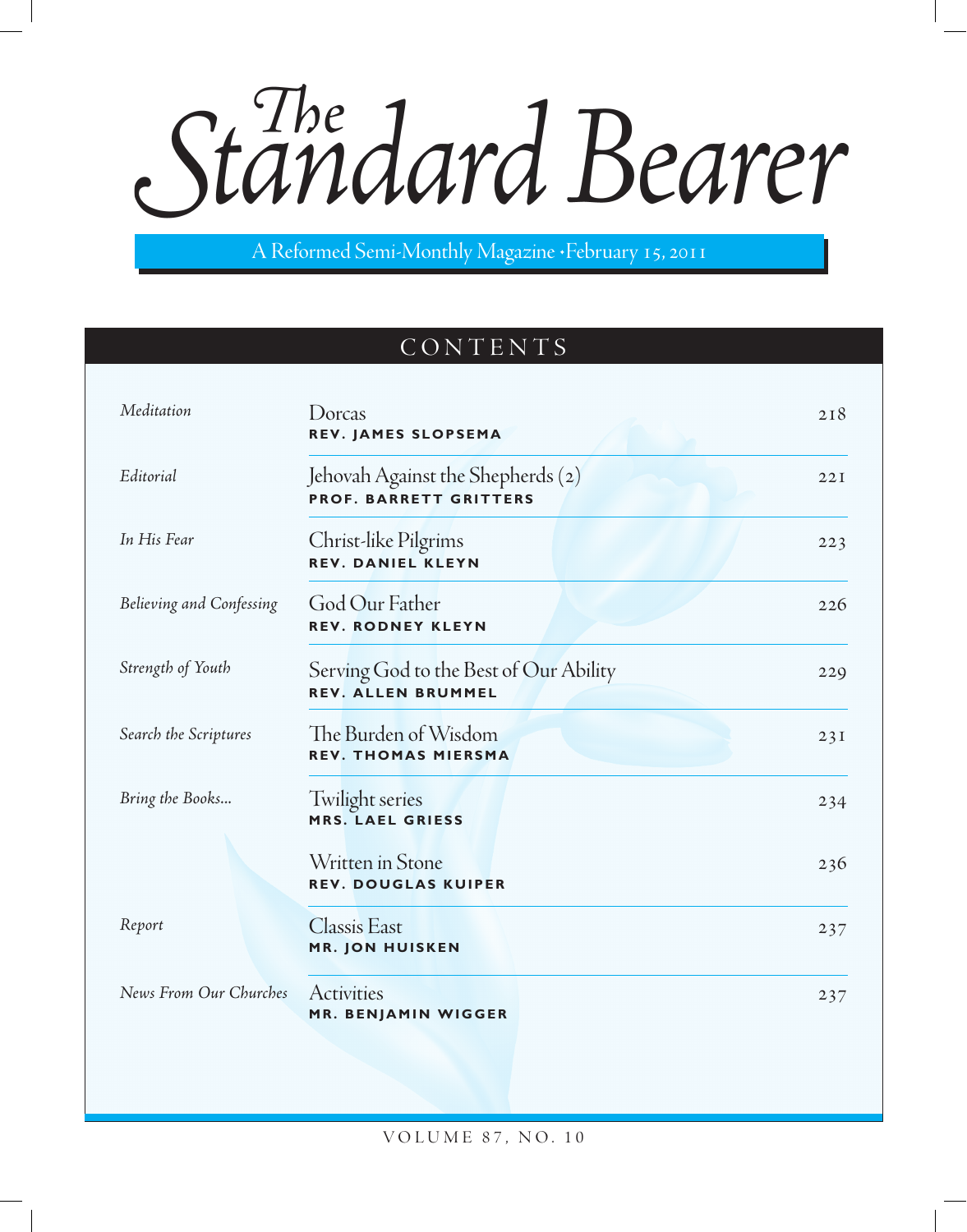# Dorcas

Now there was at Joppa a certain disciple named Tabitha, which by interpretation is called Dorcas: this woman was full of good works and alms deeds which she did.

And it came to pass in those days, that she was sick, and died: whom when they had washed, they laid her in an upper chamber.

And forasmuch as Lydda was nigh to Joppa, and the disciples had heard that Peter was there, they sent unto him two men, desiring him that he would not delay to come to them.

Then Peter arose and went with them. When he was come, they brought him into the upper chamber: and all the widows stood by him weeping, and shewing the coats and garments which Dorcas made, while she was with them.

But Peter put them all forth, and kneeled down, and prayed; and turning him to the body said, Tabitha, arise. And she opened her eyes: and when she saw Peter, she sat up.

*Rev. Slopsema is pastor of First Protestant Reformed Church in Grand Rapids, Michigan.*

And he gave her his hand, and lifted her up, and when he had called the saints and widows, presented her alive.

And it was known throughout all Joppa; and many believed in the Lord.

Acts 9:36-43

The Bible gives us many examples of godly saints.<br>Their lives are recorded to show us how we ought to live.<br>Dorcas, who was full of good works and alms deeds Their lives are recorded to show us how we ought to live.

Dorcas, who was full of good works and alms deeds that she did, is one of these examples.

There is something striking about the example of Dorcas. She was one of the few in history who were miraculously raised from the dead. All miracles are signs that point to the great work of God in Jesus Christ to save us from our sins. As we consider the miracle of Dorcas' resurrection, we must see the particular work of salvation to which this miracle points. And we must see the connection between this miracle and the godly example we find in Dorcas. This will encourage us to follow her godly example.

## FFF FFF FFF

*The Standard Bearer* (ISSN 0362-4692) is a semi-monthly periodical, except monthly during June, July, and August, published by the Reformed Free Publishing Association, Inc.: 1894 Georgetown Center Dr., Jenison, MI 49428-7137.

**Postmaster:** Send address changes to the *Standard Bearer,* 1894 Georgetown Center Dr., Jenison, MI 49428-7137.

#### **Reprint Policy**

Permission is hereby granted for the reprinting of articles in our magazine by other publications, provided a) that such reprinted articles are reproduced in full; b) that proper acknowledgment is made; c) that a copy of the periodical in which such reprint appears is sent to our editorial office.

#### **Editorial Policy**

Every editor is solely responsible for the contents of his own articles. Contributions of general interest from our readers and questions for the Reader Asks department are welcome. Contributions will be limited to approximately 300 words and must be signed. All communications relative to the contents should be sent to the editorial office.

**Editorial Office** Prof. Russell J. Dykstra 4949 Ivanrest Ave. SW Wyoming, MI 49418 dykstra@prca.org

#### **Business Office**

*Standard Bearer* Mr. Timothy Pipe 1894 Georgetown Center Dr. Jenison, MI 49428-7137 PH: 616-457-5970 FAX: 616-457-5980 tim@rfpa.org

#### **Church News Editor**

Mr. Ben Wigger 6597 40th Ave Hudsonville, MI 49426 benjwig@juno.com

**New Zealand Office** *Standard Bearer* c/o Mr. B. VanHerk 66 Fraser St Wainuiomata, New Zealand

**United Kingdom Office** c/o Mrs. Alison Graham 27 Woodside Road Ballymena, BT42 4HX Northern Ireland alisongraham2006@ hotmail.co.uk

**Rep. of Ireland Office** c/o Mr. Samuel Watterson 11, The Laurels Briarfield, Castletroy Co. Limerick, Ireland

#### **Subscription Price** \$21.00 per year in the US, \$25.00 elsewhere

#### **Advertising Policy**

The *Standard Bearer* does not accept commercial advertising of any kind. Announcements of church and school events, anniversaries, obituaries, and sympathy resolutions will be placed for a \$10.00 fee. Announcements should be sent, with the \$10.00 fee, to: *SB* Announcements, 4949 Ivanrest Ave. SW, Grandville, MI 49418 (e-mail: doezema@prca.org). Deadline for announcements is one month prior to publication date.

Website for RFPA: www.rfpa.org Website for PRC: www.prca.org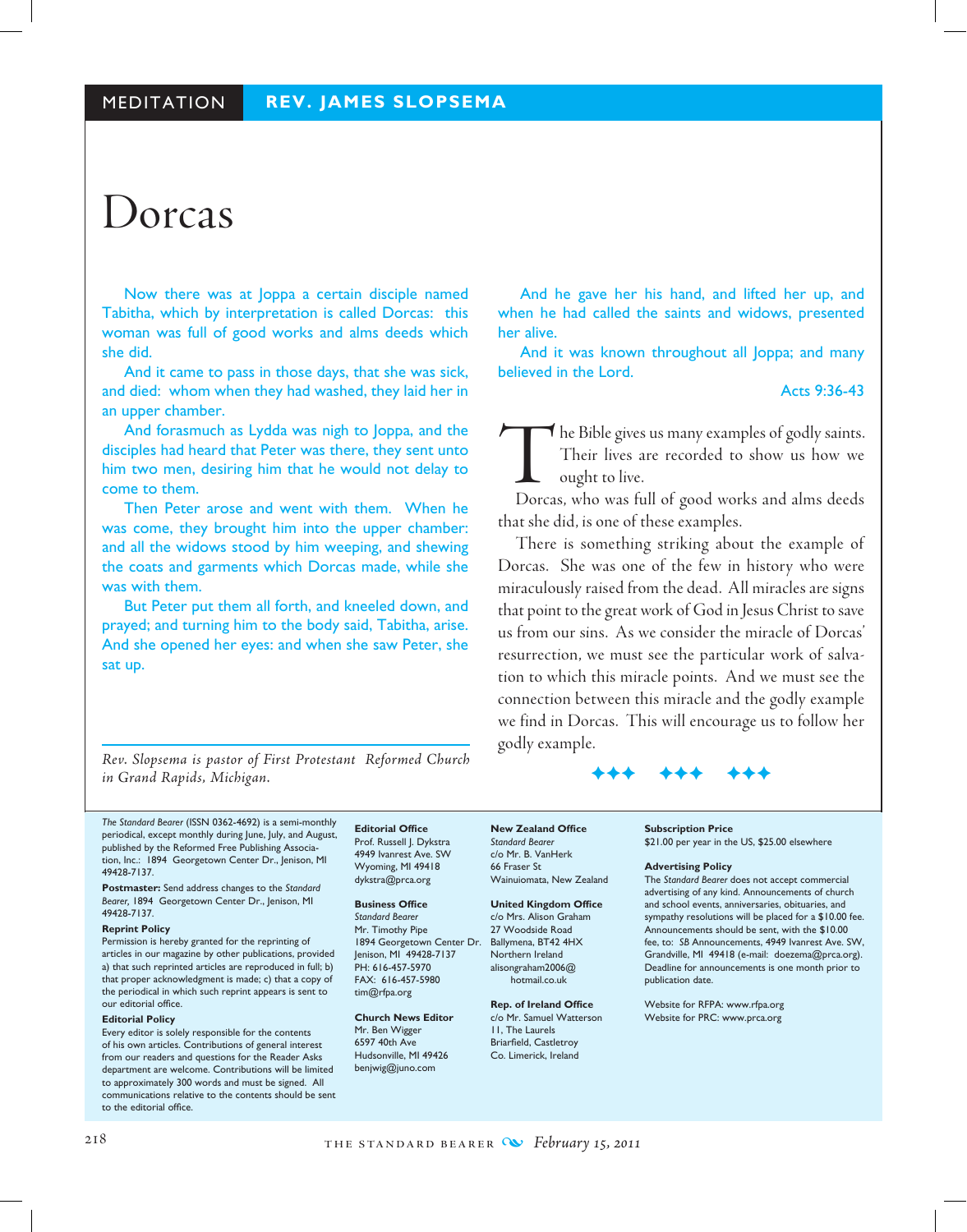There are several things we learn about Dorcas.

First, she lived in Joppa. Joppa was a major seaport dating back to the time of the Philistines. In this city there was a Christian church. The first Christians probably came to Joppa at the time of the great persecution in Jerusalem instigated by Saul (Acts 8:1). It is quite possible that the evangelist Philip labored here for a while. To this church Dorcas belonged.

Secondly, we gather that Dorcas was a widow without children. This is suggested by the fact that she was closely associated with the widows of the congregation. At her death "all the widows stood by him [Peter] weeping, and shewing the coats and garments which Dorcas made, while she was with them." In addition to this, there is no mention of Dorcas' family, not even at her death.

The most outstanding thing about Dorcas was her discipleship. "Now there was at Joppa a certain disciple…."

A disciple is a follower of Jesus.

There are especially three things that characterize a disciple.

First, a disciple believes the teachings of Jesus, which are the sole content of the Bible.

Secondly, a disciple is one who clings to Jesus and His atoning death for all his salvation. Jesus said, "I am the

way, the truth, and the life: no man cometh unto the Father, but by me" John 14:6). A true disciple clings to Jesus Christ as the only way to the Father.

Thirdly, a disciple is one who follows Jesus' godly example. Jesus taught us how to live and serve God. He is the example of godliness. A disciple follows Jesus' godly example and does so in the power of Jesus' death and resurrection.

Discipleship is a gift of God's grace. We are not disciples of Jesus naturally. To be a disciple requires a new birth that transforms us by God's grace into the very image of God.

Dorcas was just such a disciple.

Her discipleship was evident especially from the fact that she was "full of good works and alms deeds which she did."

Dorcas was full of good works. Dorcas busied her life doing good. This is an important mark of a disciple. One may acknowledge the truth of Jesus' teachings from the Bible. He may make a beautiful confession of Jesus as his Savior. But if he is not full of good works, his confession is a fraud. He is no disciple of Jesus. Dorcas was full of good works.

Dorcas' good works were primarily "alms deeds which she did." Alms deeds are works of mercy performed for those in distress. Literally the word is "mercy deeds." And these alms deeds consisted at least in part of making coats and garments for others. Of these good works of mercy Dorcas was full. Her whole life revolved around helping others in distress.

Dorcas is set before us here as an example of true discipleship.

When we think of examples of discipleship we might overlook Dorcas and focus our attention on great theologians, missionaries to foreign countries, or martyrs.

But then the Lord sets before us also a Dorcas. She probably had no great, outstanding abilities. But the abilities she had she used. She had the ability to work with her hands the things that are good. By grace she had a heart full of compassion for those in distress. And

> so she labored diligently to help the needy, away from the limelight in her little corner of the church in Joppa.

> Here we see true greatness. The measure of greatness is not how many people you can influence or bring under your control. The measure of greatness is how much you minister to the needs of others. Jesus made this clear to His disciples in Matthew 20:25-28. Jesus Himself possesses this true

greatness, in that He "came not to be ministered unto, but to minister, and to give his life a ransom for many" (Matt 20:28).

May we by God's grace show this same greatness.

FFF FFF FFF

Dorcas was raised from the dead! We do not know the exact circumstances of Dorcas'

*To be a disciple requires a new birth that transforms us by God's grace into the very image of God.*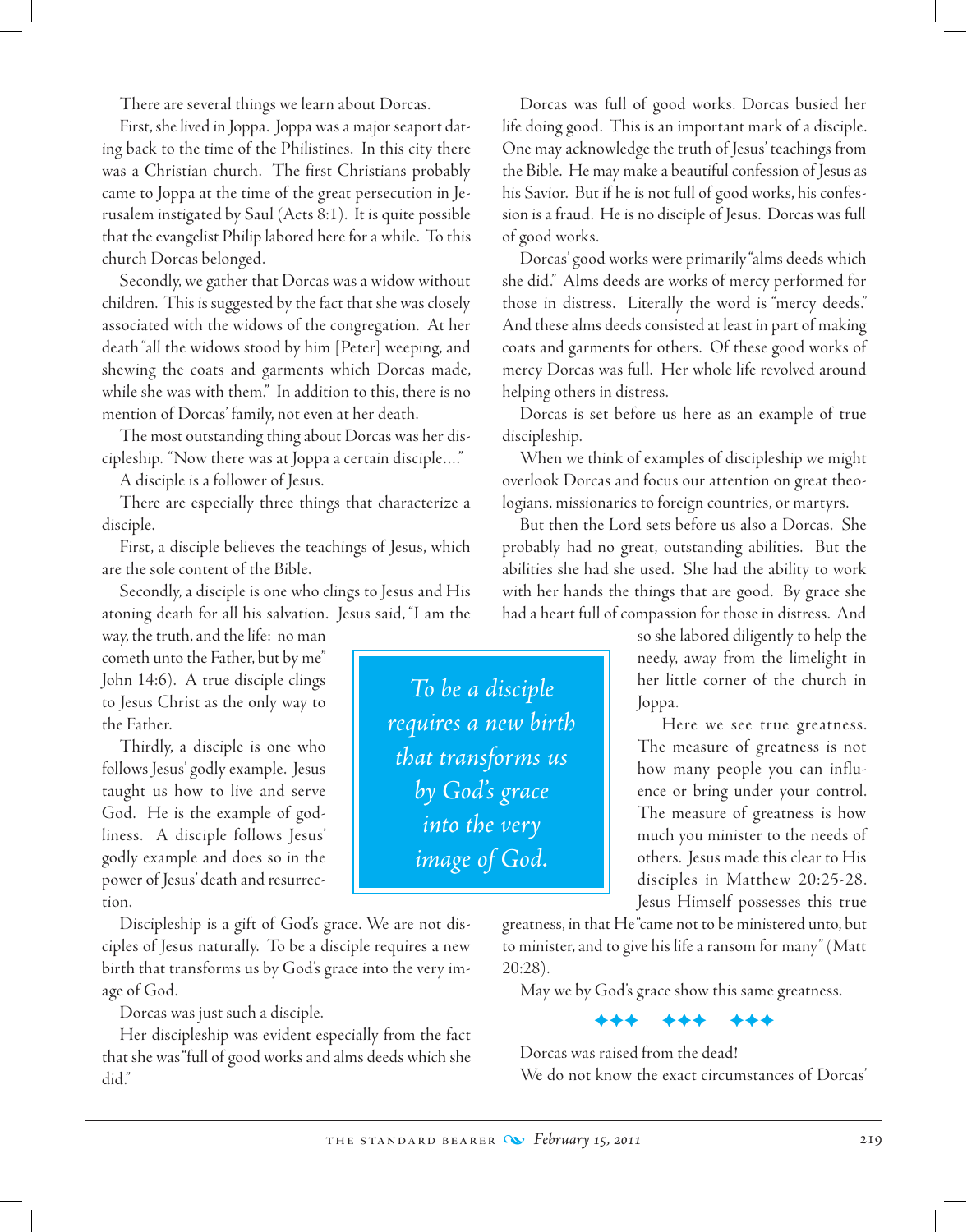death. All we know is that she was sick and died. Upon her death she was washed and laid in an upper chamber.

The saints of the church of Joppa sent for Peter, who at this time was in Lydda, only nine miles away. Their intention was probably not for Peter to raise Dorcas from the dead, but rather to bring comfort to the church at the loss of Dorcas.

Instead of preaching a funeral sermon and helping the church of Joppa bring Dorcas to the grave, Peter raised her from the dead. Being brought to the upper room, Peter dismissed the widows that mourned over Dorcas. He kneeled down and prayed. Then Peter addressed her by name and told her to arise. Opening her eyes she sat up and gave her hand to Peter, who lifted her up and presented her alive to the saints and widows of the church.

What an astounding miracle!

This miracle is a sign or picture of a better resurrection to come.

The tendency may be to focus our attention on the physical resurrection of Dorcas and wish the same for our own loved ones who die. But don't forget that Dorcas' resurrection was merely a return to this life, requiring her to die again.

Her miraculous resurrection is a sign that points us to a better resurrection to come. This better resurrection is the resurrection that will take place in the day of our Lord Jesus Christ. This resurrection is not a return to this life but an advancement. The Lord will raise His people to the life of heaven. He will give them a body adapted to live in the new, heavenly creation. He will bring them into the new creation to live forever with God in perfect joy. To that better resurrection the resurrection of Dorcas points.

We are taught by the miracle of Dorcas' resurrection that all those who live as true disciples of Jesus Christ, as Dorcas did, will in the day of Christ be raised unto eternal life.

Let us understand that all will be raised in the day of Jesus Christ, but not all will be raised to eternal life. When the Lord returns, there will be a general resurrection. Jesus spoke of this in John 5:28, 29: "Marvel not at this: for the hour is coming, in the which all that are in the graves shall hear his voice, And shall come forth; they that have done good, unto the resurrection of life; and they that have done evil, unto the resurrection of damnation."

Notice that those who have done evil will be raised

unto damnation. They will receive a body fit for hell. And they will be consigned to hell both body and soul for eternal torment for their sins.

Only those who have done good will be raised unto life. The good that Jesus mentions is the good that Dorcas did as a true disciple of Jesus Christ. It is the good that comes from living by faith in Jesus Christ. It is the good that is motivated by gratitude to God for His free salvation in Jesus Christ. Those who have done that good will be raised in the day of the Lord unto eternal life.

This resurrection unto life is a reward for the good that His disciples have accomplished. Jesus makes this clear in Revelation 22:12: "And, behold, I come quickly; and my reward is with me, to give every man according as his work shall be." The resurrection unto damnation is the proper reward of those who have done evil. But the resurrection unto life is God's reward for those who have done good.

Please understand that the resurrection of life is not a reward of merit but of grace. A reward of merit is a reward that is earned. Certainly the good deeds of Jesus' disciples do not merit the glories of the resurrection unto life. This is a reward of grace, that is, of God's undeserved favor. The resurrection unto life has been earned by Jesus Christ on the cross for all that the Father has given Him. It is given as a gracious reward to Jesus' disciples for the good works they do in the power of their Master.

# FFF FFF FFF

Dorcas' resurrection was certainly significant for the church of Joppa. They no doubt rejoiced at receiving her back from the dead to continue the good works she had done before. But, more importantly, her resurrection became the occasion for many to believe in Jesus Christ. The fact of her resurrection was spread abroad, and through it the gospel was graphically proclaimed. There is resurrection and life for the disciples of Jesus Christ. And God used it to bring many to faith.

Here we find the significance of Dorcas' resurrection for us.

Let the gospel proclaimed through her resurrection encourage us as disciples to be full of good works, so that we may receive the crown of life.

And to those who are in unbelief, let them repent and turn to Jesus Christ to be His disciples.  $\infty$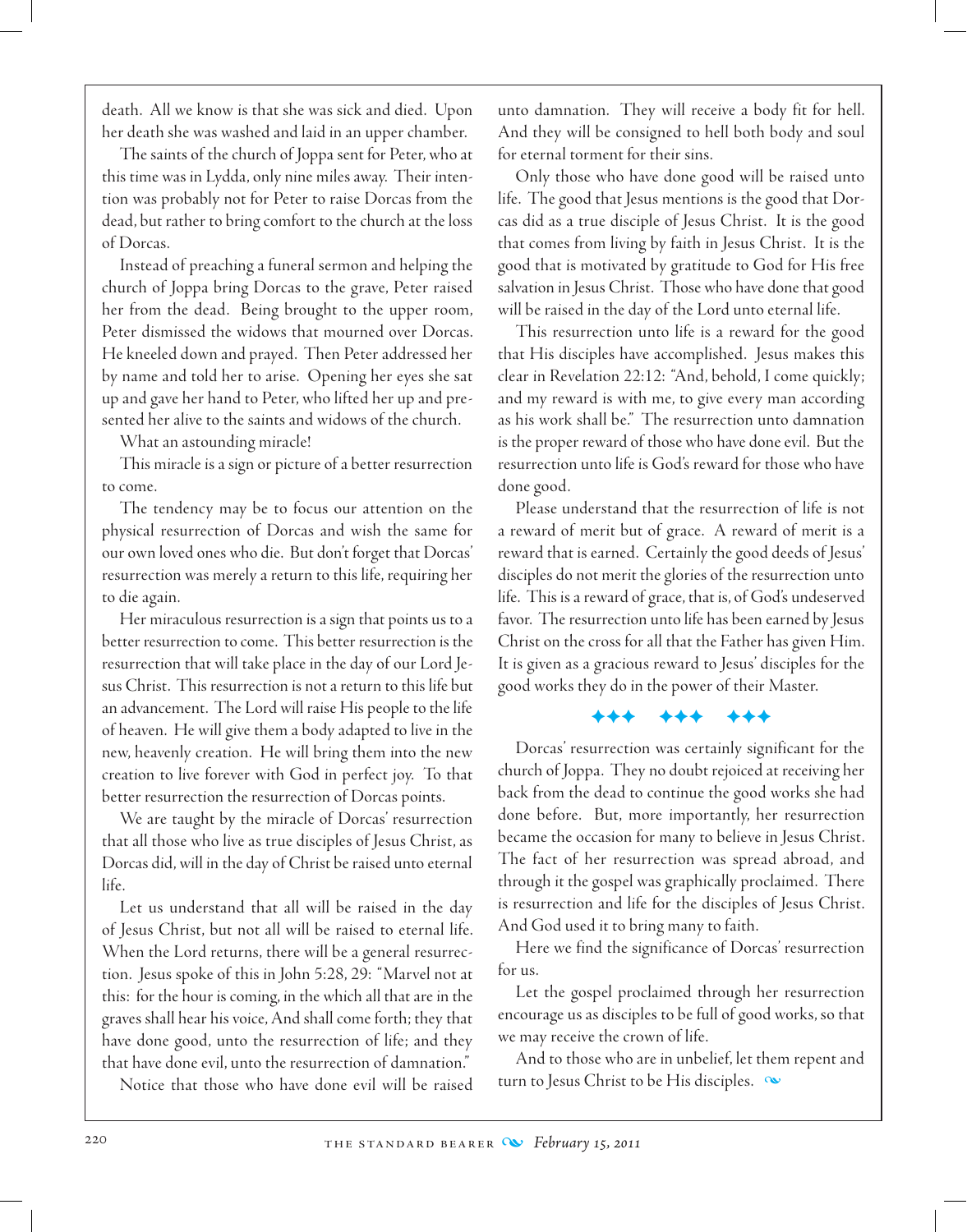# Jehovah Against the Shepherds (2)\*

# **Good Shepherds**

God's Word here, in Ezekiel 34, is not intended so much to warn evil shepherds as it is to comfort the flock whose welfare depends on their removal, and to instruct the new shepherds as to their duties. The new shepherds had no examples of godliness; they had no teachers who from experience could speak of their love for God, joy in the ministry, and personal need for Jesus Christ.

There is instruction to you graduates here how to be good shepherds.

The evil shepherds fed themselves. You must feed the flock. This has the emphasis in the text (see vv. 2, 3, 8, 13, 14, 23).

The food is the Word. For four years now we have taught you to bring the Word in all your work. Your place is in the study, poring over Scripture, doing careful exegesis so you are able to say, "Thus saith the Lord God…" (34:1). And, "Hear the word from His mouth; this is warning from Him" (3:17).

Whether on the pulpit (your primary work), in the catechism room, beside the hospital bed, or in counseling for a fractured marriage, you must "feed the flock of God."

Feed them in a "good (literally 'fat') pasture" (v. 14). Give them substantial sermons that edify. Prepare well for catechism—no "lick and a promise" preparation, no matter how many times you have taught it. Meditate prayerfully on the Word before bringing it to the hospital or across your counseling table. "Great Shepherd, bless this word. Use me."

Then, whereas the evil shepherds had no care for the distressed among the flock, your work is to bind up the broken; strengthen the weak; heal the diseased (v. 16).

Here, as shepherds must, you show yourself skillful in medicine. With a kind of Hippocratic oath of non-maleficence ("I will do no harm, but with all my power will heal"), bring the balm of Gilead to the sick and the weak.

Sometimes this is unpleasant work, which is why the evil shepherds refused to do it. "What? The call letter didn't say that." Sitting in the study doing the blood, sweat, and tears of exegesis may seem easy compared with this work. It may compare to the dirty and infrequently-spoken-of work of a CNA at an old people's home. Who wants that work? Who will be praised for it?

It may turn your stomach, repulse

you like the gangrene on a sheep that fell long ago, and break your heart. But this is the work of a faithful pastor among Christ's precious, blood-bought sheep.

While the evil shepherds are seeking their own pleasure, you must seek out the lost and scattered sheep. "I will seek that which was lost, and will bring back that which was driven away" (v. 16).

Some sheep were driven away by bad shepherds.

You will see them in the community you move to. They may be the former members of the congregation you serve. They may be the grandchildren of those who are fond of telling you, "O, I used to go to the 'big church.'"

A good shepherd will be interested in them. He is not threatened by them, does not want to speak evil of, or listen to evil about, them. He extends friendly greetings to them, even if they now follow another shepherd and are part of a different flock.

A faithful shepherd seeks to " bring[s] again that which was driven away."

Others have wandered away on their own, the result of their own stubborn nature. They may be the sons and daughters of the congregation. But as the ninety and nine are safe, he does what he can to lead back one who has wandered away.

He is not hindered or halted by rebuffs. (Of course these wander-

<sup>\*</sup> This editorial concludes the (revised) 2010 graduation message of the Protestant Reformed Seminary, more a sermon than a speech. It appears only now in February because other editorials took precedence this fall and winter. May the message, heard by a goodly number last June, also be of use to the churches and the *SB* community at large. In this new year, please commit us at the seminary to God in prayer.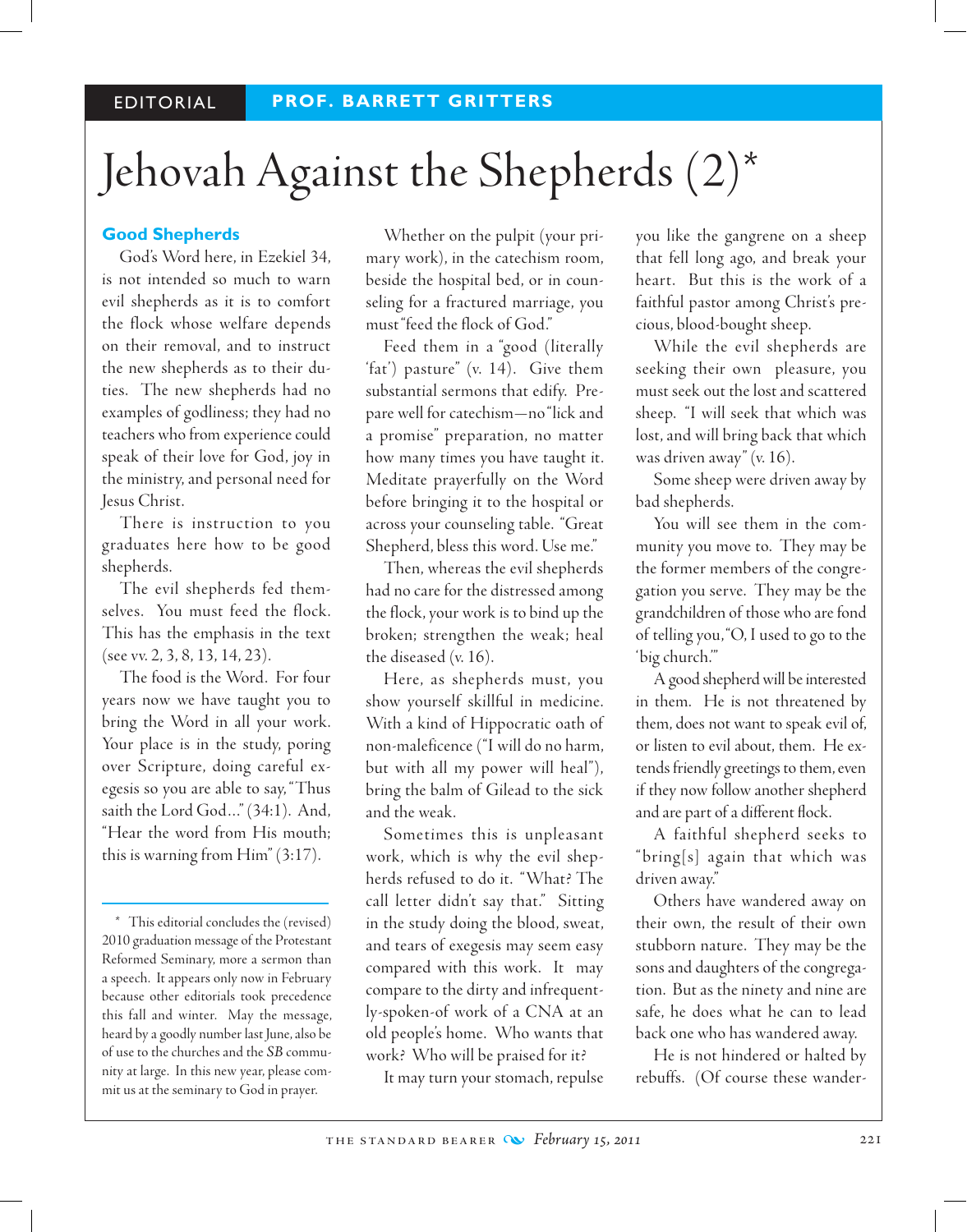ing sheep will rebuff him.) He does not cast pearls before swine, but neither does he stop trying just because he gets the cold shoulder or (worse) a hostile reception. Can he expect anything else from wandering sheep? They are diseased, sick, weak, broken, exactly because they have wandered from the flock.

Then, whereas the evil shepherds were cowards, you must be fearless and bold in your defense of the flock (vv. 22, 28).

The faithful shepherd sees the dangers (chs. 3, 33). The heathen are like wild beasts who would devour the defenseless, weak, vulnerable. They want the sheep for a prey, especially the young people. The faithful shepherd understands that; he knows where and how they lie in wait; and he warns the sheep. He blows the trumpet with no uncertain sound: "BEWARE!"

And then he does battle with these enemies. With the sword of the Spirit he gives battle.

He does so because he cherishes the life that he protects.

Some shepherds leave the impression that they are mercenaries—they have no personal interest in the cause they defend, but fight and do battle because they love to fight and do battle. Of the precious life within the fold they know little; of the delightful experience of peace for themselves and their children, as they fellowship with God and with each other, they seem to know nothing.

 Not this shepherd. Willing to fight, ready to do battle at all times and be wounded in the process, this shepherd fights because he cherishes for himself and the rest of the people of God the delightful quiet beside the still waters—the true church where he and his seed can dwell in peace.

# **Jehovah's Love for His Sheep**

That is your calling, graduates, a calling you will be eager to take up when you see the sheep as God sees them.

God loves His chosen people.

As frequently as God tells the shepherd to "feed" the flock, so frequently does He call the flock "mine" (thirteen times in verses 6, 8, 10, 12, 15, 17, 19, and 22)!

" They are mine according to eternal election. According to that sovereign decree, I love them with an everlasting love. Mine! I regard them with tenderest affection."

My sheep, says Jehovah.

This—they are God's—is what the evil shepherds forgot. This

*It may be difficult to understand the wrath of God against the shepherds… until you see whose flock it is, and how He loves His sheep.*

explains the severe judgment of the evil shepherds! They man-handled God's flock! What did you do with my flock? It may be difficult to understand the wrath of God against the shepherds…until you see whose flock it is, and how He loves His sheep.

This—they are God's—is what will make a good shepherd a good shepherd. He sees the flock as God's flock; and he fears God.

And this—they are God's—explains why God sent *the* Shepherd to care for the flock.

All the warnings of judgment against the unfaithful shepherds, and all the explanation of the duties of the good shepherds, are intended by God to prepare the people to hear the promise of *the* Shepherd.

He is the son of man—Ezekiel's favorite designation. Not an angel, but a son of the fallen Adam, weak, subject to all the infirmities of any other man. A man of ignoble birth and unattractive countenance. God *made* Him the Shepherd, as He made Ezekiel so.

This Shepherd loved the sheep. He gave Himself for them. He did not feed Himself, making Himself fat on their flesh. He fed them in a fat pasture. He bound up the broken, strengthened the weak, healed the diseased. He sought out the lost and scattered sheep, ignoring the pompous nobles among the flock, visiting with the Mary Magdalenes, publicans, and Samaritans. And you and me. Naturally we would "turn his stomach," repulse him by the gangrene of our sinful natures. But who else would care for us? Who else could?

He was bold and fearless in His defense of the flock, because He (Emmanuel) cherished the covenant fellowship with the people whom God loved. He so loved that flock that He did not hesitate to give His life. And God did not spare Him, His beloved Son.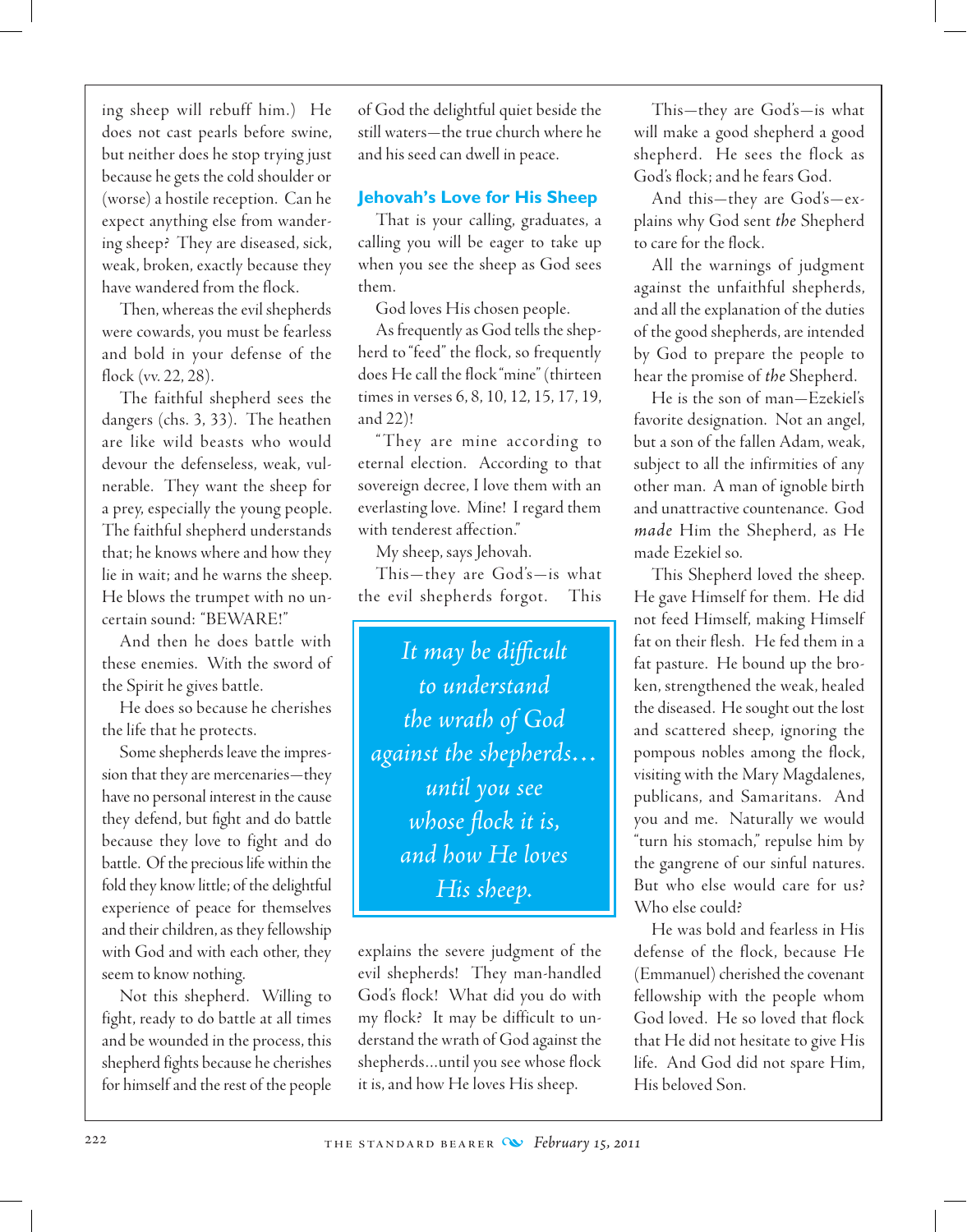We shepherds follow this Shepherd, God's Son, and depend upon Him. And we are able to be faithful only insofar as we are united to Him, live in Him, depend upon Him.

Synod, TSC, membership of the PRC, family and friends…

Pray that God not judge us with unfaithful shepherds, giving us what we deserve.

Pray that our graduates will be animated by the Spirit of faithful Jesus Christ, and be a blessing on the church of Christ, both here and in all the nations of the world.  $\infty$ 

## IN HIS FEAR **REV. DANIEL KLEYN**

# Christ-like Pilgrims

What Would Jesus Do?" "What Would Jesus Drive?" "What Would Jesus Drink?" Although becoming less popular today, such slogans have frequently been buzzwords in Christian circles.

In the 1990s the big question was, "What Would Jesus Do?" (WWJD). In facing decisions, struggles, temptations, or any other circumstance in life, one could determine what to do simply by answering this question. You simply need to follow the example of Jesus' life.

In more recent years a new WWJD arose, "What Would Jesus Drive?" It originates from Christian environmentalist groups who oppose owning and driving SUV's. Their aim is to produce guilt in the owners of such gas-guzzling and pollution-producing vehicles. The claim is that Jesus would not drive a SUV, for He would not want actively to destroy this planet or consume its natural resources.

An interesting precursor to these present-day movements was the Woman's Christian Temperance Union in the early 1900s. These prohibitionists challenged people to ask the question, "What Would Jesus Drink?" Their claim, of course, was that He would not (and did not) drink anything alcoholic.

Most of these movements are fads that end up dying an early death. They take center stage for a while, then

*Rev. Kleyn is a missionary of the Protestant Reformed Churches in America, stationed in Manila, the Philippines.*

soon disappear. Only to be replaced, of course, by a new one. Which makes one wonder what will be next. Perhaps a campaign against obesity, with the question, "What Would Jesus Devour?"

 One of the problems with these is that the question itself is absurd. The simple fact of the matter is that the Bible does not record Jesus facing all of the various situations we do. It simply cannot provide an answer to What Would Jesus Do, or Drink, or Drive. The only way to answer the question, then, is through speculation.

More serious is the fact that these movements are a mockery of the gospel. Such so-called "Christian" slogans cheapen and compromise the truth. They promote an external righteousness, for by doing certain things, one is supposedly able, in the end, to save himself (and the planet too, perhaps). More significant is that, instead of Jesus Christ being set forth as the Savior who died an atoning death by which He satisfied the justice of God for the sins of the elect, He is presented as being merely an example to follow, and that in frivolous issues such as driving and drinking.

What the child of God ought to consider is this: "What has Jesus done for me? And how shall I express my gratitude for what He has done? In one way. Not by considering what Jesus would or might do, but by considering what He tells me to do in His Word!"

Having said all this, our opposition to and rejection of the WWJD movements must not lead us to reject altogether the idea of Jesus being our example.

It is true that He is much more than an example. He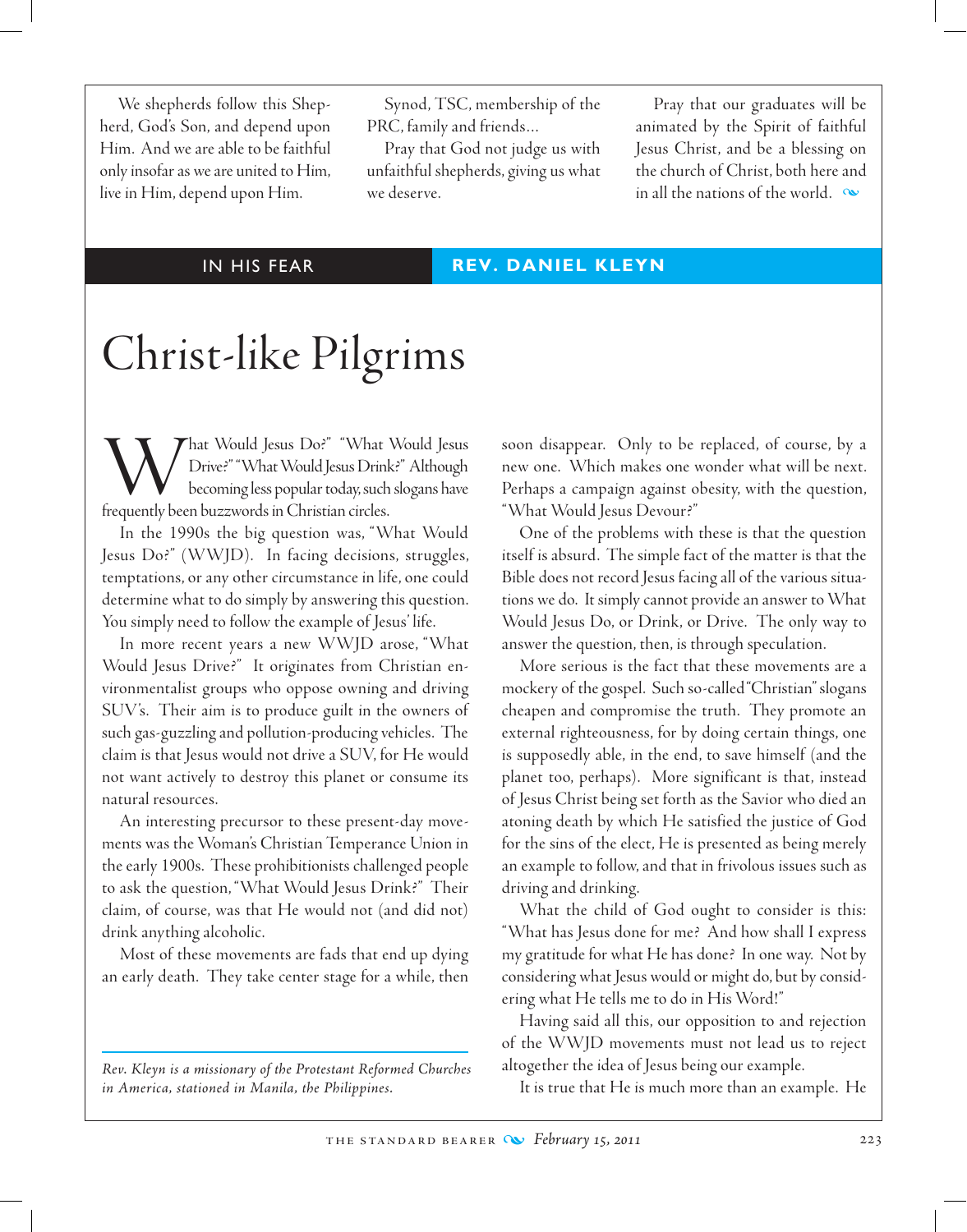is our Savior. He is that first and foremost. His chief purpose in coming to this earth was to save His church from sin. He suffered and died in our place to earn our righteousness before God and to attain eternal life for us. All of which means that our righteousness is not something we can earn by doing what Jesus did, but is ours only by imputation.

In addition to this, the Scriptures mention that Christ, as our Savior, also left us a powerful example of holiness. He could do this exactly because of His sinless perfection and blameless life. What we must remember, of course, is that this example is directly tied to His saving work. He saved us so that we might be holy. Christ's suffering for

us is the spiritual power that enables us to follow His example.

The Bible sets before us a few specific ways in which we are to follow Christ's example. In John 13:15 we are admonished to follow His example of humble service to each other. In I John 2:6 we are commanded to follow His example of obedience to the law of God. And in I Peter 2:21 we are instructed to follow the example He gave in suffering.

The latter is perhaps the most strik-

ing of these three. We are told that Christ suffered for us, and thereby left us "an example, that ye should follow his steps: Who did no sin, neither was guile found in his mouth: Who, when he was reviled, reviled not again; when he suffered, he threatened not; but committed himself to him that judgeth righteously" (I Pet. 2:21-23).

The example of Jesus with regard to suffering is of utmost importance to us as pilgrims and strangers on this earth.

It is so because pilgrims must suffer in this life. God puts countless afflictions into our lives. In fact, with a view to our eternal good He often sends more of these on us than He does on the ungodly. But we also and especially suffer because we are Christians. We are hated as Christ was hated. We are reviled and persecuted because we confess His name. We suffer wrongfully. Men say all manner of evil against us falsely for Christ's sake. And all of this will only intensify as the Lord brings us closer to the end of time.

In all this, we must be Christ-like pilgrims—Christ-like

in how we bear the sufferings of this present life. Especially when we suffer as Christians. For Christ's reaction to suffering was completely the antithesis to how the natural man reacts to suffering. Following His example sets us apart as pilgrims and strangers on this earth.

 One way in which Christ is our example is that He willingly submitted to suffering. He knew that it came from the hand of God. He knew it was His lot in life. He expected it, and accepted it. He submitted to the will and way of His heavenly Father.

What makes this so striking is that Christ did not deserve to suffer. Suffering is the result of sin, and He was personally without sin. But He never uttered any ques-

> tions or objections. He realized He was called to suffer, and to this will of God He submitted.

> We often struggle to submit, for we convince ourselves that we should not receive suffering, or at least not so much of it. When the Lord makes us sick and brings us low we say, "Why me? Surely I don't deserve this cancer, this stroke, this brain tumor, this imminent death!" When our house

is broken into, or our car stolen, or all our possessions lost in a fire, we say, "What have I done to deserve this? Why didn't this happen to my ungodly neighbor instead?" When our job and income are taken away because we refuse to work on the Lord's day we say, "Why does this happen to me, and not to someone else?"

However, we have no right to expect less trouble in life. On account of our sin, the only proper expectation to have is more suffering. Can you honestly say that you have been so good and godly and upright that you have earned a life of ease? Have you loved God and the neighbor so perfectly that you deserve only good things from the hand of God, and never evils?

We are sinners who deserve the judgments God sends upon mankind. We deserve every sickness and disease there could possibly be. We deserve every earthly affliction. We deserve to be hated by the ungodly, and to suffer extremely at the hands of the wicked. If we deserve anything, we deserve our suffering in this life to be much, much worse.

*Christ's suffering for us is the spiritual power that enables us to follow His example.*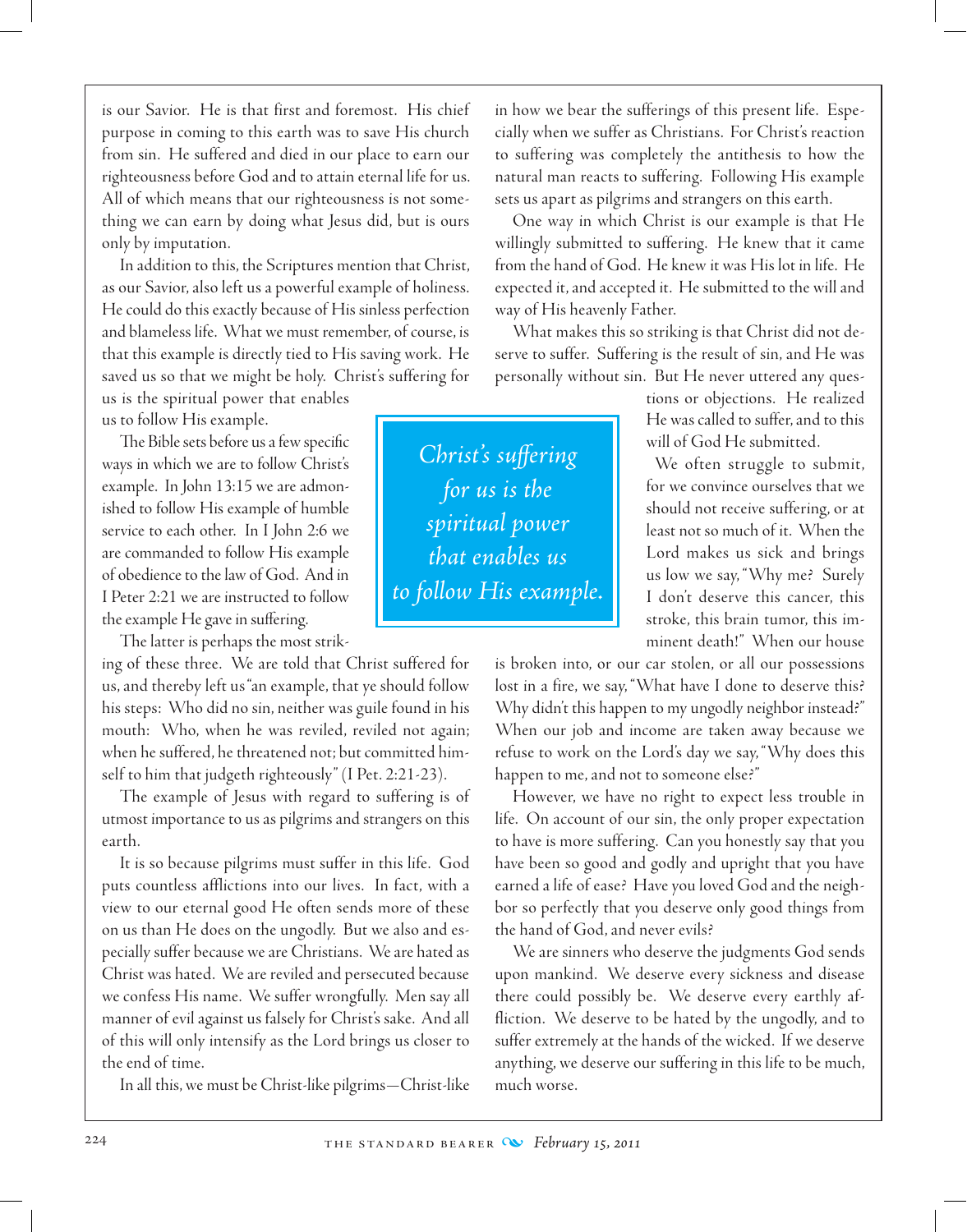If Christ, who did not personally deserve even a small taste of suffering, nevertheless expected and accepted it, so much the more ought we. Let Christ be our example in suffering—the example of submission to the will of God by accepting the suffering He faced. Christ's re-

sponse was this (Ps. 39:9): "I was dumb, I opened not my mouth; because thou didst it." May we say and do likewise.

Another way in which Christ is an example is that He never tried to avoid suffering by means of deceit. There was no guile found in His mouth. He ruled His tongue, using it only to speak what was good and true.

This does not mean that He said absolutely nothing. He certainly spoke up in defense of the name and honor of God. He certainly used every opportunity He could to bear witness to the truth of God.

But Christ Jesus did not speak using guile or deceit in order to avoid His sufferings. He always spoke the truth, and nothing but the truth. Men tried to find fault in what He said, but they could not. The only way they could condemn Him was to resort to false witnesses. He never lied, or held back some of the truth, so that He might be spared suffering. He was always honest, even though He knew such honesty would result in more suffering. Even when His own life was at stake, He did not try to avoid the awful death and suffering of the cross by deceit.

Christ is our example. We may not use deceit, or fail to testify of the truth and of our faith, in order to avoid suffering. If, for example, an unbeliever asks what you did on Sunday, you may not be silent, or tell half truths, so that you will not face ridicule for attending twice the worship of God. We may never turn to any form of dishonesty whatsoever in the hope of escaping the mockery of the ungodly. Follow in the steps of Christ.

Another aspect of Christ's example in suffering is that He did not retaliate. When men reviled Him, He did not revile again. When men threatened Him, He did not threaten them in return.

The reviling and threatening happened throughout Christ's life, but especially at the end. Countless names and accusations were thrown in His face. He was reviled on the cross by every element of society and of the church. Even those who just happened to be passing

> by mocked Him. No one held back in the abuse they directed against Him.

> But Christ did not respond to them in the same way. He was not vengeful, trying to get back at them for what they had done to Him. He did not use the same kind of words as His enemies did. Instead, He did a most astounding thing while hanging on the cross, for He prayed, "Father, forgive them!"

> Even more surprising is that Christ did not retaliate by using threats against His enemies. He did not even threaten to bring upon them the judgment of God that they deserved. This is significant, for if

He had, these would not have been idle threats. He was the Son of God, who had the power to avenge Himself immediately of those who assaulted Him. He could have killed all His false accusers in a moment. But this He did not do.

We often fail to follow Christ's example in this. If we suffer wrongfully at the hands of others, we are quick to retaliate. If we are mocked or ridiculed or threatened because of our faith, we are inclined to become angry, and to express it. We find a way to mock in return. We are quick to point out the faults and inconsistencies of those who ridicule us. And we feel justified in doing this because of how much hurt and anguish they have inflicted on us. We think it is acceptable to give them at least a little bit of what they gave us.

We are called to walk in Christ's steps when we suffer as Christians. Let the ungodly speak falsely about you. Let them make your life difficult. Let them discriminate against you. Let them drag your name in the dirt. Endure it without becoming angry, without issuing threats, and without desiring or plotting to get even with those who hate and falsely accuse you.

*If Christ, who did not personally deserve even a small taste of suffering, nevertheless expected and accepted it, so much the more ought we.*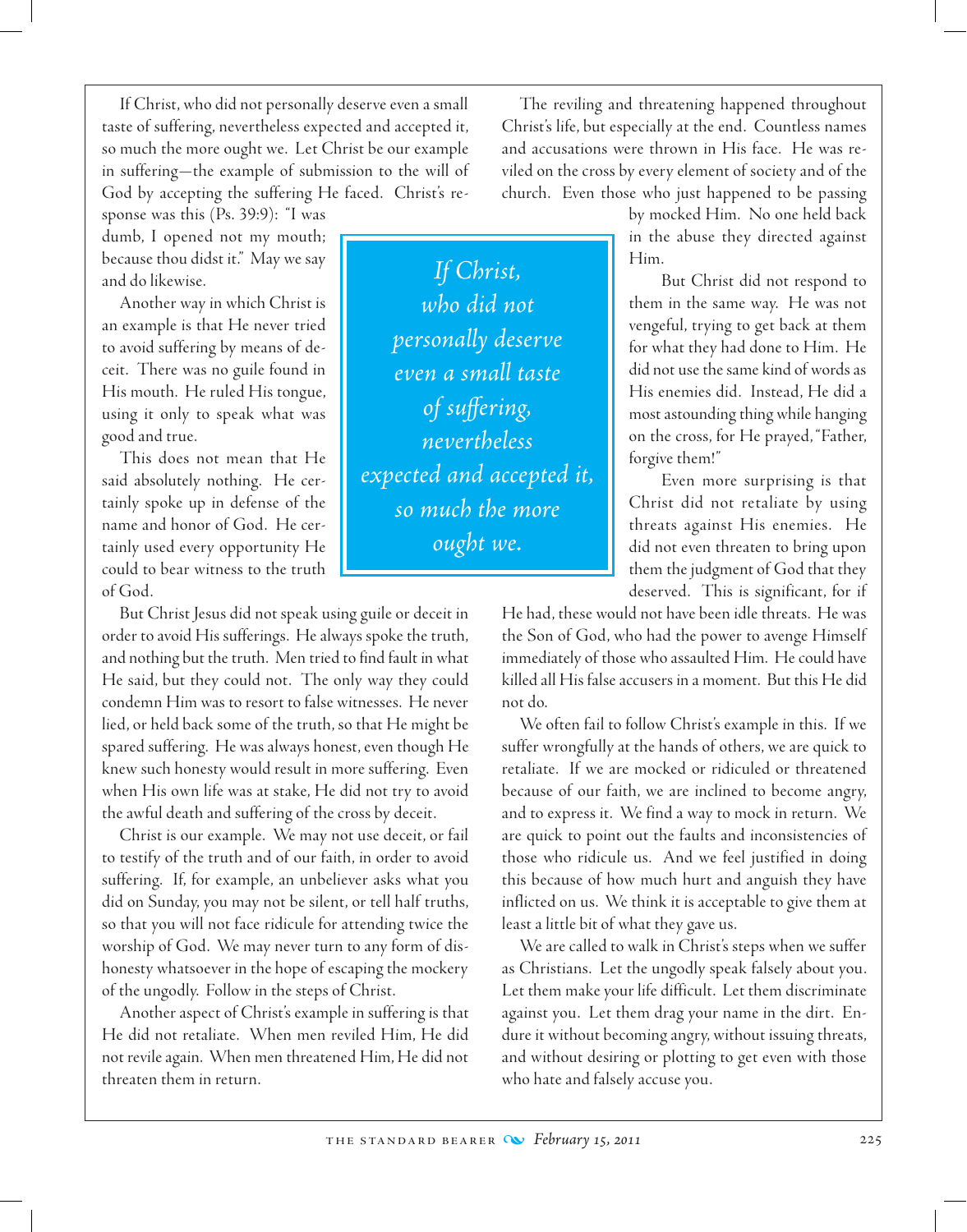Finally, we see in Christ's example (as set forth in I Peter 2) that He did not take judgment into His own hands.

Jesus Christ certainly could have. He had the power as the Son of God to avenge Himself immediately of those who assaulted Him. But Christ left things in the hands of His Father in heaven. He knew God would avenge Him (as He will avenge all His people). He knew God would see to it that those who persecuted Him would get what they justly deserved. He did not avenge Himself, but left this to the righteous Judge of heaven and earth.

We must follow in His steps in this. We may not take judgment into our own hands. We may not even do so when it seems heaven is silent and God is not defending us. The wicked may appear to get away

with things now, but God sees it all. One day He will surely give to those who persecute His people their just reward. They will not get away with anything when they face Him on judgment day. We need not throw up our arms in despair. We who are pilgrims and strangers on this earth have the sure hope that God will one day right all wrongs. "Vengeance is mine; I will repay, saith the Lord" (Rom. 12:19). God, the righteous judge, will always judge righteously.

God's Word encourages us to follow the example of Christ. Those who suffer with Him and as He did will also be glorified together with Him. Those who follow Christ through the way of suffering will also follow Him into glory. May that spur us on to be Christ-like pilgrims as we face the many sufferings of this life.  $\infty$ 

# BELIEVING AND CONFESSING **REV. RODNEY KLEYN**

# God Our Father

# **Heidelberg Catechism, Lord's Day 9**

Question 26. What believest thou when thou sayest, "I believe in God the Father, Almighty, Maker of heaven and earth"?

Answer. That the eternal Father of our Lord Jesus Christ (who of nothing made heaven and earth, with all that is in them; who likewise upholds and governs the same by His eternal counsel and providence) is, for the sake of Christ His Son, my God and my Father; on whom I rely so entirely, that I have no doubt but He will provide me with all things necessary for soul and body; and further, that He will make whatever evils He sends upon me, in this valley of tears, turn out to my advantage; for He is able to do it, being Almighty God, and willing, being a faithful Father.

What is a father?<br>
On a natural and physical level, a father<br>
beyond that. Sadly, many today who father children fail to On a natural and physical level, a father begets, he gives life. But being a father goes see this. For them, fatherhood is simply physical, conceiving

*Rev. Kleyn is pastor of Covenant of Grace Protestant Reformed Church in Spokane, Washington. Previous article in this series: January 1, 2011, p. 152.*

a child with a woman, and then they drop out of the child's life. We must not let experiences of this sort cloud our vision of who God is as Father.

A father is one who loves and cares for his children, who has a relationship of protection and nurture, of guidance and provision, with his children. When we say, "God is our Father," we are speaking of His loving relationship to us. Our understanding of fatherhood must begin with who God is as Father.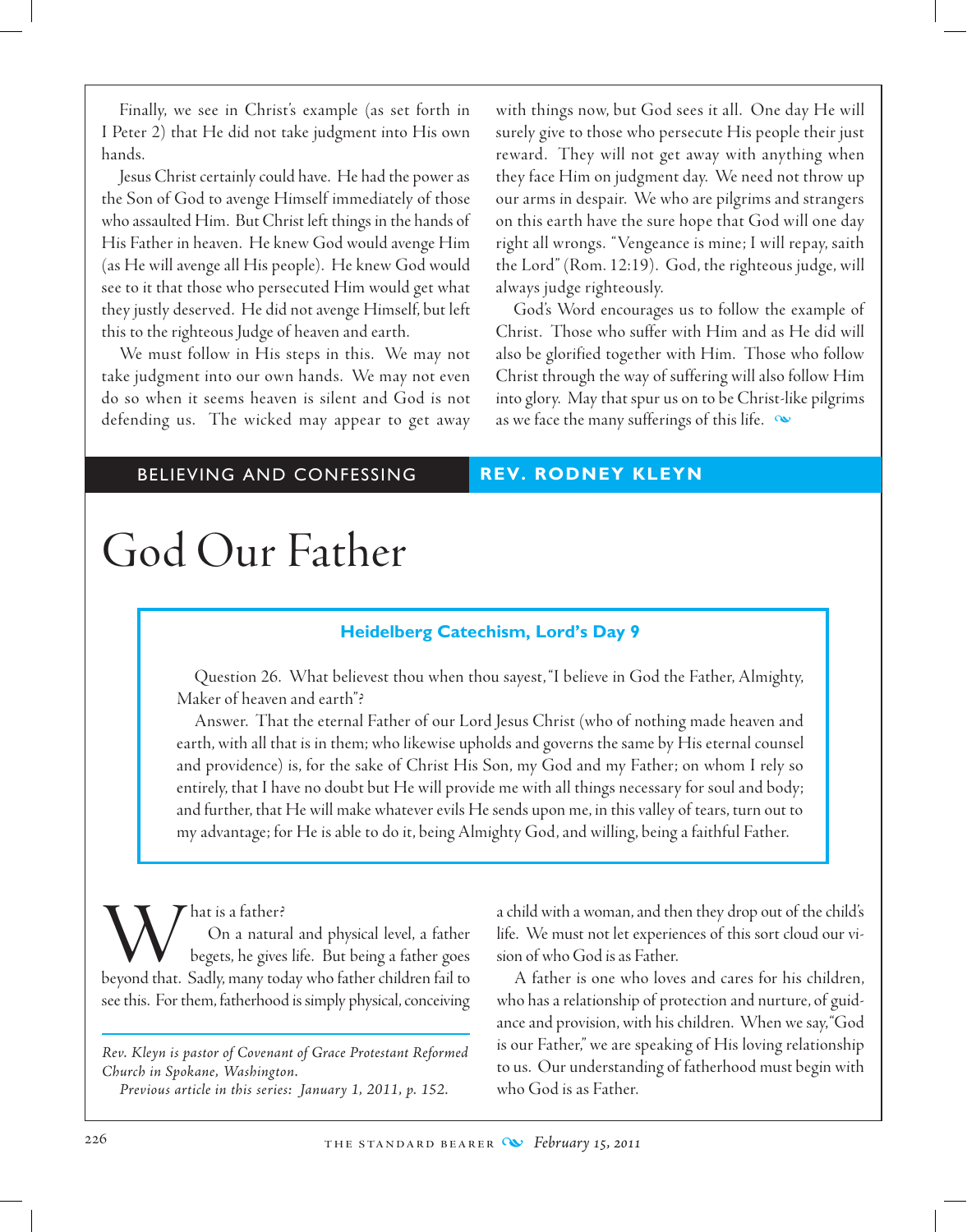### **All Our Boast Is in Him**

When the sailors in the storm awakened Jonah and asked him to explain who he was and why the storm, Jonah said, "I fear Jehovah, the God of heaven, which hath made the sea and the dry land" ( Jonah 1:9). At this, the sailors were "exceedingly afraid." Jonah's God was the "Almighty, Maker of heaven and earth." The God who had sent this storm.

Perhaps you remember from your childhood-days the boasting of children about their dad: "My daddy is a policeman," or "My dad is stronger than yours," etc.

The boast of the believer in this beautiful Lord's Day is, "My Father is the one who of nothing made and upholds the universe, and my Father is the Father of our Lord Jesus Christ!" What a remarkable confession.

For consider how insignificant you are. "All nations before him are as nothing; and they are counted to him less than nothing, and vanity" (Is. 40:17). Think of the expanses of the universe, and your size, your vulnerability, your insignificance even among men. God is your Father. How remarkable!

And consider, too, who you are by nature. Our natu-

ral parents are Adam and Eve, and their fall into sin would, following its natural course, lead them and all their children to become children of the devil ( John 8:44). By nature we are all the children of wrath (Eph. 2:3). And yet, God is your Father. How remarkable.

The parentheses shows how amazing it is that God is my Father. His might is seen in the great work of creation. He made the heavens and the earth and all

they contain—the spiritual world of angels and souls as well as everything tangible. From the vast expanses of the universe, down to the tiny details of the functions of the human body, he not only made it all, but He holds it all together. He made it all "out of nothing," by the Word of His power. In the creation we see the greatness of God. This creator God is my Father. How remarkable!

## **The Father of Jesus Christ**

Even more remarkable is that my Father is the "eternal Father of our Lord Jesus Christ."

He is the eternal Father. Eternal means He didn't *become* a Father. Rather this is a part of the essence of His being as God. He always was the Father of the eternal Son. When we call Him Father, this is not a simile or a manner of speaking, but it describes Him as the ultimate Father, not patterned after an earthly father, but the other way around. As eternal Father, He is my eternal Father, the one who elected His sons and daughters in eternity to glory.

He is an exclusive Father. First, He is the Father of Jesus Christ, and through Jesus Christ He becomes my Father. He is not the father of all mankind. We become the children of God only through Jesus Christ and faith in Him.

But how extensive, also, is His fatherhood? How many are the children of God (Heb. 2:10)? The New Testament expands the Fatherhood of God to people from all the nations of the earth, the spiritual seed of Abraham (Gal. 4:4-6).

At a great price, God becomes my Father. How expensive? God gave all that He could to make me one of

*How amazing that I can stand with Jesus and call God "my Father!"*

His children! The price was the blood of His own, only begotten, Son. "In this was manifested the love of God toward us, because that God sent his only begotten son into the world" (I John 4:9). It means I can be confident of His love. It means that He loves me with the same eternal love that He has for His own Son. He brings me

into a position of sonship by adoption, adoption sealed with the price of His Son's blood.

How remarkable, that the eternal Father, who is Father of some only and not all, should send His own Son, and that His gospel should reach me, to make me one of His children! How amazing that I can stand with Jesus and call God "my Father!"

# **Wonderful Promises**

This Lord's Day has been called "The Psalm" of the Heidelberg Catechism. How similar it is to the first question and answer: personal, rich, and filled with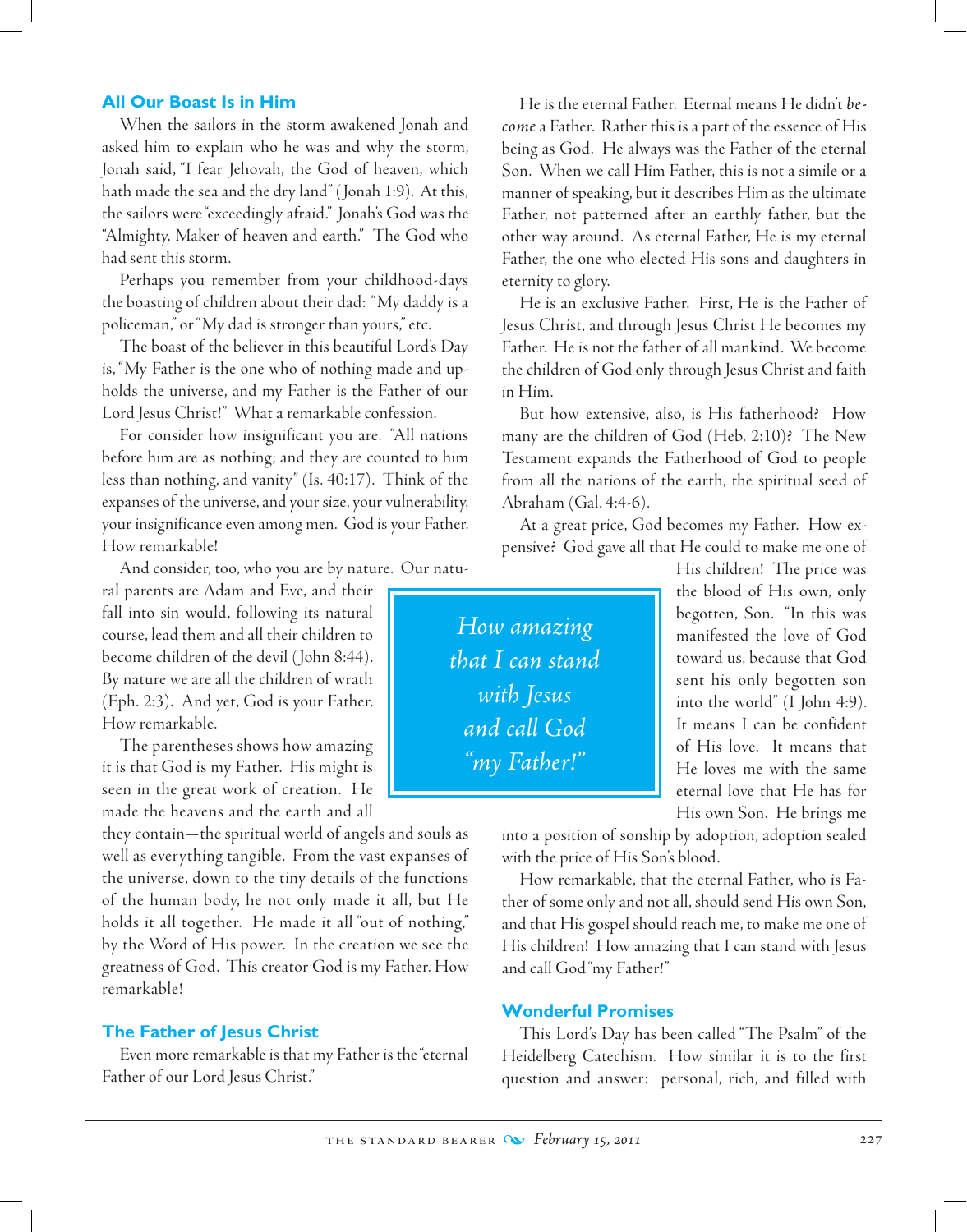comfort. Two great promises are ours as the children of God.

The first is that God will provide me with all the things I need for both body and soul. "Need" refers to things that I really cannot do without. When we expect more than what we need and are disappointed, the fault lies with us, not God. He promises what we need, and often goes beyond that, but we should never see the extras as part of our need. "Body and soul" shows the completeness of His fatherly care. A cruel father will spoil his children with physical things, without any care for their souls. But God's care is complete. Without this care, we would be empty. All we need for our earthly life comes from Him, and He also gives our souls all the care they need, salvation and grace, which bring us to glory.

The second promise is that God as Father will make whatever evils He sends on me in this valley of tears turn out to my advantage. What is true of all *good* things is true also of the *evils* that come to me in life; they are all from Father's hand. Evil does not just happen to us, but God sends it (Amos 3:6). Not only has He decreed it, but in His love He brings it to us, just as a loving parent would tell his resistant child, "Son, eat your vegetables, they're good for you," or "Take these meds, they will help" (Heb. 12:5-6). "This valley of tears" refers to our life, our human existence. None of us will escape the evils that bring tears. Grief, disease, death, pain, spiritual struggles, family woes—all these things are realities. But, "all things work together for good" under Father's sovereign, loving hand and purpose.

# **Sure Comfort**

Can you be sure of this? How can we know that the Father will always provide? How can we be sure that evil will turn to our good?

Because of who our Father is. He is willing, and He is able.

Some fathers have the will, but they lack the power. They would do anything and everything for their children and their well-being, but an earthly father cannot do anything and everything. In some instances, fathers cannot even feed their children. Every earthly father knows this helplessness from his experience. "Behold, the Lord's hand is not shortened, that it cannot save; neither his ear heavy, that it cannot hear" (Is. 59:1).

Other fathers have it in their power to help their children, but they lack the will. Then, instead of the father's heart bleeding for the child, the child's heart pines away and longs to be satisfied, but there is no response of love. The child is abandoned.

With God there is complete ability and complete willingness. He is able, because He is almighty God, and He is willing, being our loving Father.

Knowing this, we can be confident and comforted in this valley of tears.

# **Questions for Discussion**

1. Define fatherhood. What does it teach earthly fathers?

2. List some things that make the confession, "God is my Father," such a remarkable confession. Now thank God for these things.

3. How did God create the heavens and the earth? How does this display His might?

4. Can a believer (a person with faith) be an evolutionist? Why/why not?

5. Is God the Father of all mankind? Why/why not?

6. What price did God pay to secure our adoption?

7. What does God promise to supply us? Why is it dangerous for us to expect more than this from God?

8. How does God turn evil for our good?

9. Discuss the willingness of God. What has God done for you that shows you His willingness?

10. Discuss the ability/power of God. Where is His ability evident to you? What is God willing to do for you?

11. Find some Bible passages that demonstrate the greatness of God, our Father, toward us.

m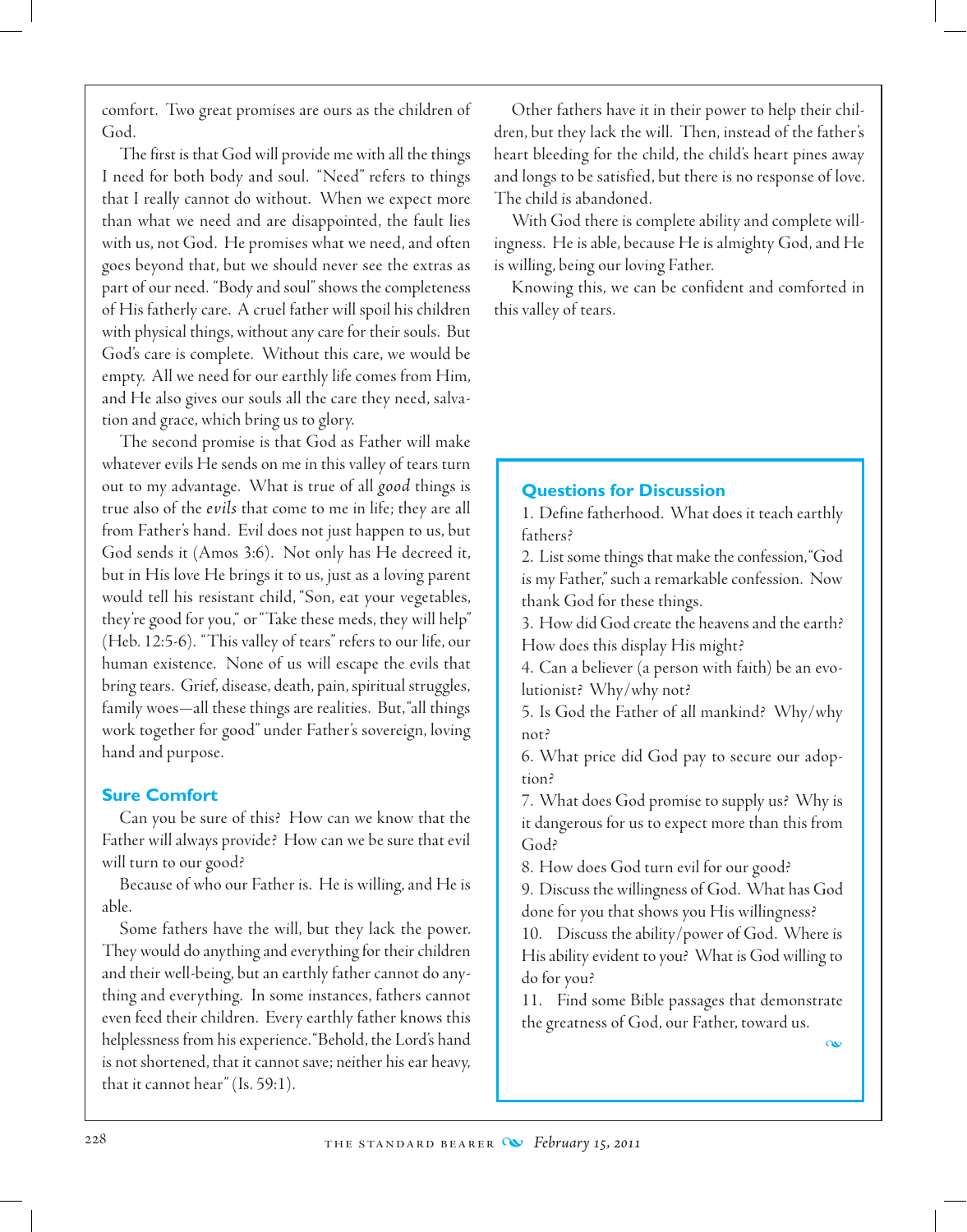# Serving God to the Best of Our Ability

# **Matthew 25:14-30**

The well-known parable found in Matthew 25:14-30 is often called the parable of the talents, as it speaks of the faithful and slothful servants and what they do with the talents that God gives them.

As you young people are aware, a parable is an earthly story with a deeper, spiritual meaning. It is important to look at the details of the parable so that we can figure out which details are important to the spiritual meaning, and which details are not important.

The household is the kingdom of heaven. The householder or master is Jesus Christ as He went to a faraway country, to heaven.

The servants are a picture of the people who occupy the church on earth and who are given different roles in God's kingdom. There are some who are faithful servants, but there are also others who are unfaithful servants. Both are found in the outward, visible church.

The talents are a reference to the opportunities that God gives members of the church to serve in His kingdom. These are the goods of the household, according to verse 14, that are delivered to the various individuals. The talent has to do with the place and calling of each individual, which is in conformity with his abilities, according to verse 15.

Jesus gives this parable in the context of instruction concerning the end of the world. The disciples asked what things would come to pass. Jesus instructs them as to what it means to watch for the coming of Jesus Christ. Jesus tells them what their calling is as they wait for His coming.

As we begin 2011, we confess that Jesus is coming again. We don't fall into the temptation to predict His coming, as Mr. Harold Camping has done once again.

*Rev. Brummel is pastor of the Heritage Protestant Reformed Church in Sioux Falls, South Dakota.*

Mr. Camping tells us that Jesus is coming on May 21, 2011. He bases this on God's words to Noah regarding the coming of the flood in seven days recorded in Genesis 7:4. Mr. Camping claims that the seven days are seven thousand years, and he applies the warning to us regarding the end of time. Doing the math, he figures that 7,000 years after the year of the flood, which he dates as 4990 B.C., brings us to 2011, after subtracting a year going from B.C. to A.D., because there is no year zero. Then he figures that the  $17<sup>th</sup>$  day of the second month, when the flood began, is May 21. So he concludes that Jesus is going to return in judgment on May 21, even though there are so many biblical signs, including the Antichrist and the great tribulation, that have not yet been revealed.

We are not deceived by this so-called prophet. You young people know your Bibles well enough to show the error of Mr. Camping's reasoning. Although the signs of Christ's coming are sufficient to show that He is not coming on May 21, you know that His coming is drawing near, and you are called to look and pray for that coming. God gives to each of you different responsibilities and abilities, as you wait for the final return of Christ. God gives natural abilities, and He gives specific places in which you are called to use those abilities in the service of Christ and His kingdom.

God calls some to teach, others to preach, others to serve in the home or in the work place. To each of us God gives a calling. God calls most of you to be students. Your place in His kingdom is to be obedient children in the home and faithful students in the schools. You need to be faithful as you work on the farm, in the factory, or at the store; as you bag groceries, landscape, work in the nursing home, do construction work, remove snow, or babysit.

 Notice that everyone receives talents. Not just ministers and teachers, but every one of God's children receives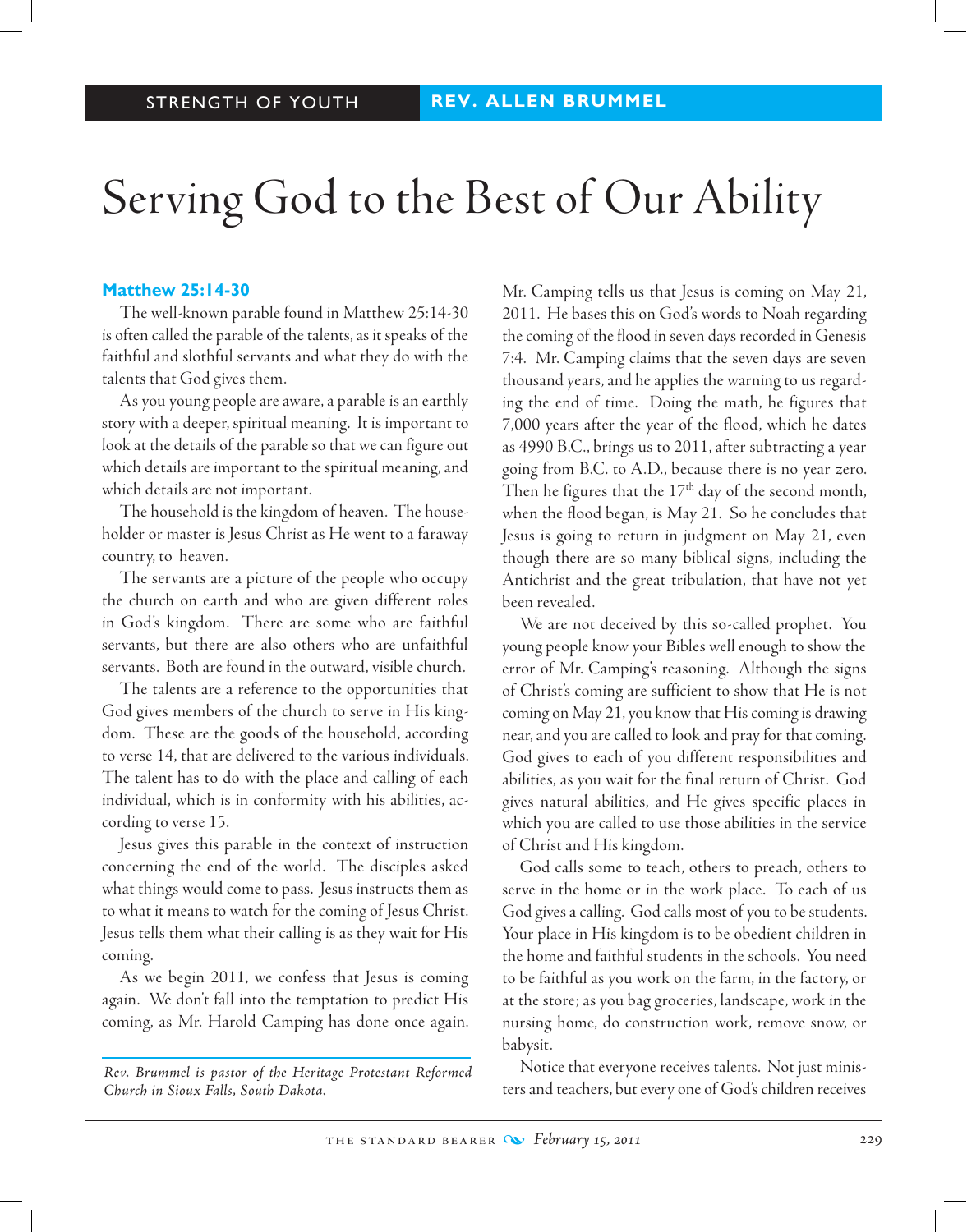a certain place in His kingdom. And God requires that everyone labor, according to his ability, in that particular place. This comes out especially in the wicked, lazy servant. He is not satisfied with the place that God gives Him. He refuses to labor in that capacity. It is not simply that he labors but does not do it very faithfully, or does it with a wrong motive. No, he wants nothing to do with the position and calling God has given him. He hides it in the earth. He is saying: "I don't want to have this job.

This is too lowly. I want a better place in God's kingdom." He is proud. He has no place in God's kingdom after all.

God has given each of you an important place in your home, school, and work place. Those places and callings are different according to the different gifts and abilities that He has given you. God in His sovereign good pleasure has made you all differ-

ent. Some of you are better at some things than others. Some have a better memory, others are better at writing, the next person is a quick thinker, the next is able to explain and teach. One is good with music, another is better with words, and another is good with numbers. Yet another is better with his hands and has a strong body. The devil likes to use these differences to make us fight with our siblings and classmates or parents and to be bitter against God.

Your parents give you certain obligations in your homes. Your teachers assign different jobs and responsibilities to you in school. Your employers give you various responsibilities. They do it according to your abilities. Admittedly, parents and teachers and employers sometimes fail, but their calling is to take your abilities into consideration and to expect of you no more than you are capable of performing. God has not made all of you the same. Your teachers and parents know that. You need to be willing to admit it and to confess your weaknesses and appreciate other people's strengths.

 Look at the parable. God gave five talents to one man and two to another. There was no envy or covetousness. God knew that the one man could not handle five talents. God knows some of you can handle many responsibilities.

Others of you cannot handle as much. Some of you have to prove yourselves before you are considered worthy of more responsibility. God gives the talents based on His good knowledge of His people. God makes use of teachers and parents and employers in assigning those opportunities and positions.

Behind everything in your life is the perfect, loving hand of Jehovah God. He is working all things in His providence for good. Everything is with a view to the

*God requires that everyone labor, according to his ability, in that particular place.* return of Jesus Christ. It may not seem fair that God gave different talents to different individuals. But God is God. He can do whatever He chooses. And, again, even though it may seem unfair from our perspective, it does not appear that the men in Jesus' parable cared. They didn't fight. They didn't make an issue of it. Similarly, it must not bother

us. Someone else has a better job. We envy another's home life. Yet another does not need to work very hard for good grades. We bow before God's sovereignty and accept the position and calling in which God has placed us for now.

The one who was given two talents returns with two more, and the one given five talents returns with five more. Both of them receive the same praise. No distinction is made between them. Both pleased their master. Both were faithful in the callings that were given to them. They studied hard. They obeyed their parents. They did all the work that was set before them to the best of their ability. The one who had more was able to do more. The other was able to do less. But both were faithful.

The fact that the one had more than the other made no difference. If it does not matter to God, it must not matter to you and me or to your parents either. More is going to be required of some of us, but that is because we can do more. God gives more in the way of natural gifts and opportunities.

But, notice, the one given five did not come back with four. He might have argued that four was still better than two. He would have been wrong! Two would not have been good enough for him. It might have been easy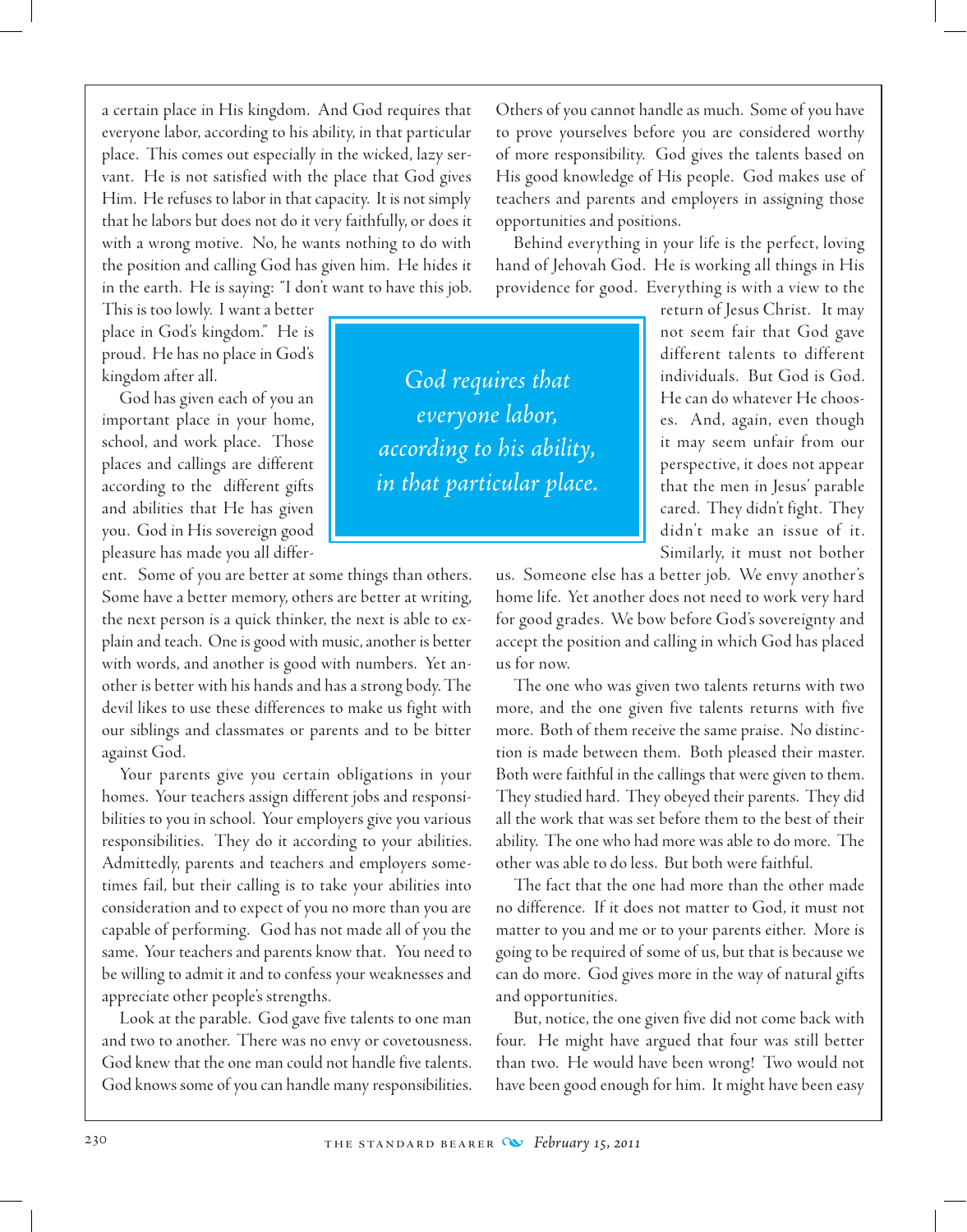for him to gain only four, but that would not be good enough.

It is very easy for us in our different jobs and positions not to do our best. You are told to sweep the floor—you give it a quick brush with a broom. You talk or text on your phone, or go on e-mail or facebook—while you are supposed to be working. You have an assignment to do, so you rush through it so that you can get on to something else. Instead of gaining four, you do work that is suitable for gaining only two.

The man given one talent thought he knew his master well, but he was fatally wrong. He never really knew him at all. He refused to do what was set before him. Sometimes, tragically, that can be like us. God says through our parents or teachers, this is what I am calling you to do. We respond by not doing it. It is too lowly. We look down on that job. We are proud. We want a better place in God's kingdom. We show ourselves to be sinful and proud and we offend God.

The faithful servants knew what was expected of them and did it. Your heavenly Father knows what He expects of you, and He uses your parents and teachers and employers to set that before you. Don't look at others to see if your situation is the same or fair. It will be different. God has dealt with each of you very differently. Do you know yourself well enough to know what God expects of you?

You are not responsible only to your parents or to your teachers for the use of your talents. You are responsible to your Master, who has given you everything and will require of you an accounting when Jesus comes back. You and I need to be able to stand before God and say, "I have used my position and my abilities faithfully, and in doing so I have brought forth godly fruit." If you can stand before God and say, "I have done my best and used my gifts to the best of my ability," then you will have peace in your heart and soul.

Jesus is coming back. He expects each of us to be busy until He returns. There is no place for being lazy or refusing to do the work of the calling He has given us. So often we waste time. We do not try our hardest. We are not willing to give attention to doing our homework and developing our organizational and study skills as we should. So often we are not faithful stewards of what God has given us.

Be thankful that there is forgiveness. Even though we don't feel very faithful, our faithfulness is seen in Jesus Christ. I'm sure that the servants in the parable did not think of themselves that they were good and faithful. But that was the testimony of the Lord of the servants. A gracious testimony, for Christ's sake! A testimony that encourages us to continue in faithfulness to our heavenly Father until Christ returns.  $\infty$ 

# SEARCH THE SCRIPTURES **REV. THOMAS MIERSMA**

# The Burden of Wisdom

## **Ecclesiastes 1:12-18 (please read)**

In a world of constant change under the judgment of God upon sin, all things come to vanity. This is the reality of a fallen world. Nothing satisfies so that it truly fills the heart, because the things of this life are not an end

*Rev. Miersma is pastor of the Immanuel Protestant Reformed Church in Lacombe, Alberta, Canada.*

*Previous article in this series: January 15, 2011, p. 185.*

in themselves. Only that which God does in Christ can truly satisfy.

To understand this takes spiritual knowledge and discernment. It is in this context that the preacher, which is Solomon, stands forth as an instructor in wisdom. God set him as king over Israel in Jerusalem. When anointed as king, he had sought of God the gift of wisdom to rule God's people, and God gave him that gift. It is from that viewpoint that, having set forth the principle of vanity, Solomon would now also stand be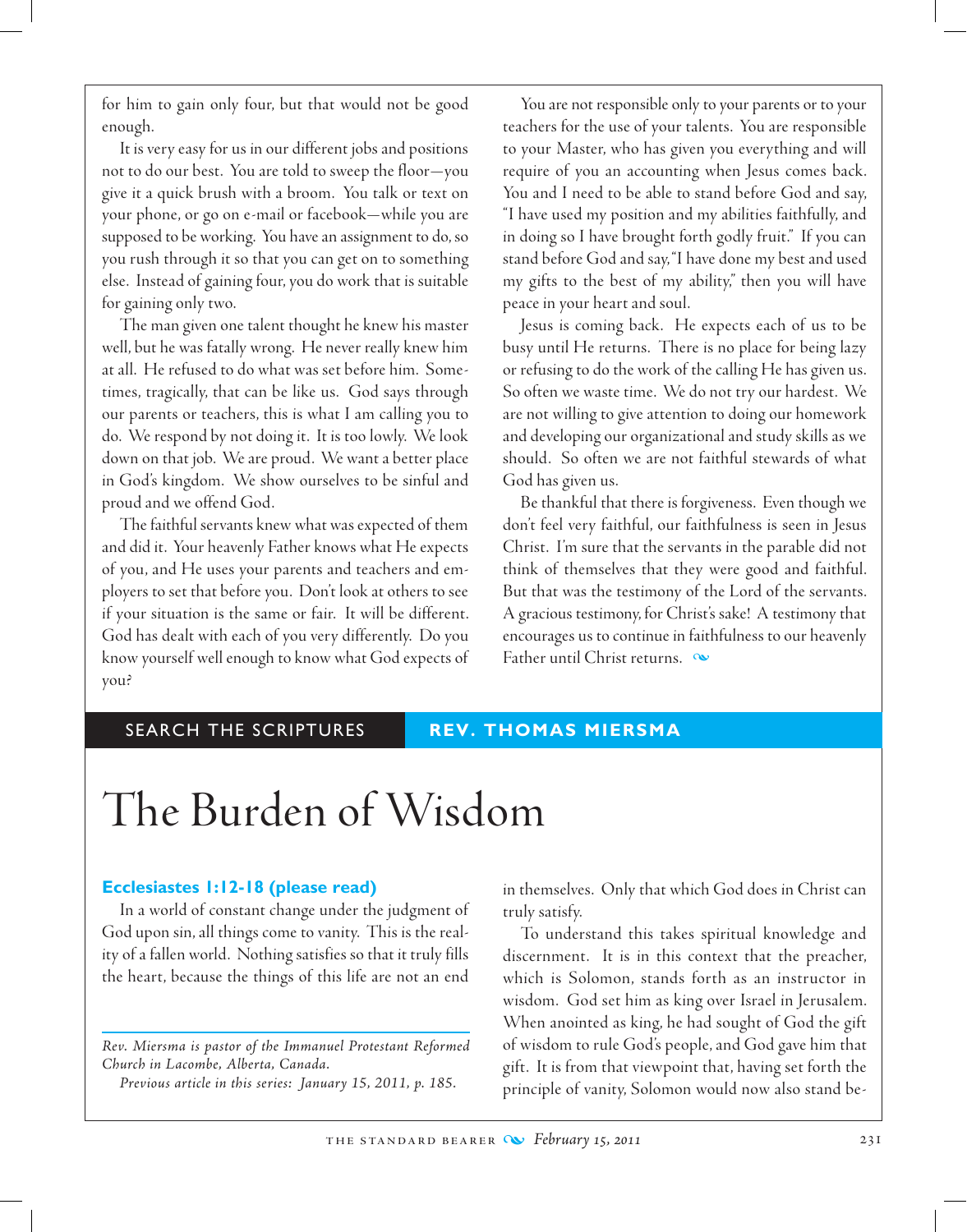fore us as the preacher among God's people to teach us wisdom. He sets before us, as it were, his credentials as a preacher and instructor in wisdom—spiritual credentials, of one to whom God had given the gift of wisdom in an extraordinary degree.

That gift was not automatic; it was one that he developed through the exercise of thought, discernment, and contemplation. He tells us as the preacher, "And I gave my heart to seek and search out by wisdom concerning all things that are done under heaven" (1:13). He says, "And I gave my heart to know wisdom, and to know madness and folly" (1:17). Wisdom is knowledge applied with skill. As Solomon speaks of it in Ecclesiastes, the focus is on knowledge and understanding put to use in the things of this life. The focus is "concerning all things that are done

under heaven." He would set before us certain aspects of a believer's world-and-life-view of the things under the sun and our place and calling in them.

That seeking of the things that are done, that searching of them by wisdom, of what is wise and what is folly, involves a serious spiritual effort. It also involves study and reflection upon the relationships of life, the place of things—earthly treasures and possessions—and their proper use and end. He has in view man's natural life, its science and discovery, and yet with spiritual discernment. By nature we often walk through the world about us without really seeing it. Solomon did more than simply observe the things of life. He writes, "I have seen all the works that are done under the sun" (Eccl. 1:14). That is, his mind was engaged in analyzing, and seeking to understand them.

He did so, moreover, not only to understand what was wise but also to understand what was madness and folly. His searching had an antithetical character. That does not mean that he entered into all the world of sin around him, by walking in sin. The argument is sometimes made that one cannot understand something unless one has directly experienced it. That is not true. We do not need

to experience sin to see it as sin. But observing sin and its consequences in the world does belong to a believer's contemplation of the world he lives in.

Solomon did indeed enter into all the activities of life and labor and will speak of it in the next chapter in Eccle-

*The heart of a child of God, though he is a sinner, holds within it the fear of God, the reverence of faith, which is the spiritual foundation of true wisdom.*

siastes, but what he sought was to know and understand the place of them. Wisdom takes knowledge and puts it to practical use. Yet the wisdom of which he speaks is not mere practical common sense, for he speaks of giving his *heart* to seek and search. The heart is the spiritual center of a man's life. The heart of a child of God, though he is a sinner, holds within it the fear of God, his creator, the reverence of faith, which is the spiritual foundation of true wisdom. That wisdom we are to seek. Its practical use has a spiritual dimension to it.

The world of men is also engaged in searching the things that are done under the sun so as to understand them. Sinful fallen man engages in science and develops technology and art. He develops his man-centered philosophies. He seeks to understand the nature of things: the psychology, form, order, and design of things. Searching out by wisdom, though it be the wisdom of this world, is done by the wicked also. Solomon points this out. It is something given to men. He says, "This sore travail hath God given to the sons of man to be exercised therewith" (1:13). The text could also be translated, "to the sons of Adam."

In forming man of the dust of the ground and giving him the breath of life, God gave to man dominion over the earth as a rational moral creature. As he was created in the image of God, he could exercise that dominion in the service of God. But man, now fallen, has lost the spiritual substance of the image and the right to exercise that dominion. He cannot in himself serve God, for he stands at enmity with God by nature. His wisdom he cannot use aright.

The impulse in man to seek out in the creation the things that are done still remains. We sometimes refer to this impulse in the original state of righteousness as the "cultural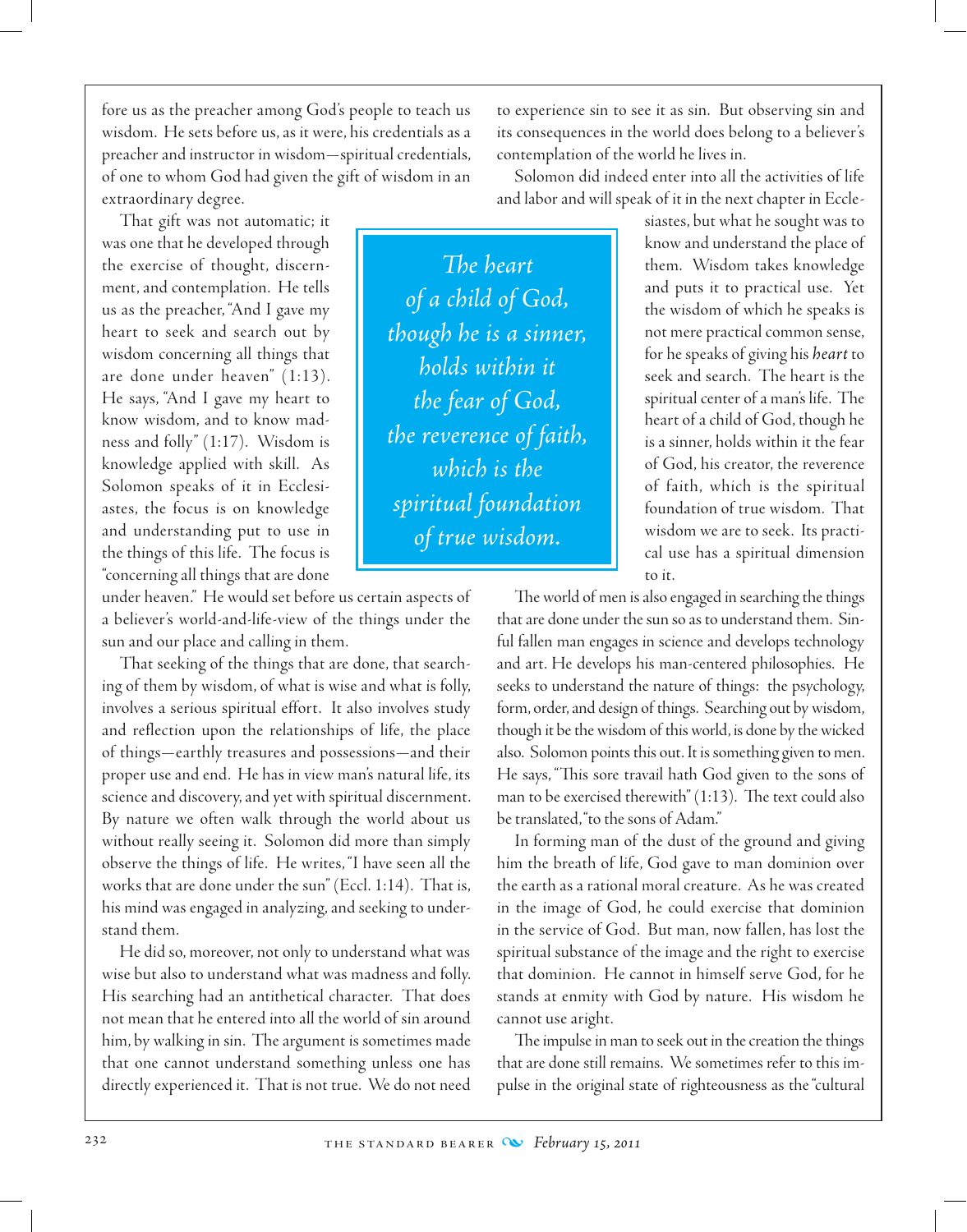mandate." The trouble with that term is that it sets the matter forth as being first of all a commission. Rather, this impulse is first of all something increated in man's nature, something "given" to the sons of man. The calling to be fruitful, multiply, and fill the earth was not given to man alone. It was given likewise to the fish and the birds (Gen. 1:22) and is imbedded in the creation itself. That impulse is one "given to the sons of men" by God, though in man, it is given to him as a rational moral creature.

But in a world that lies fallen under the curse, this impulse is a "sore travail" that God in His judgment hath given to the sons of man. The wisdom of this world does seek out the order of things and develops the creation. It also seeks understanding and searches out a wisdom. The wisdom of this world, as it is from below and not above, is "earthly, sensual, devilish" ( James 3:15). It turns to "madness and folly." For fallen man uses his knowledge, skill, and wisdom in the service of sin. He strives for mastery with his neighbor. He walks in covetousness and envy. He heaps and gathers, as Ecclesiastes will show, and does not ask, "whose shall those things be." Jesus may well have had Ecclesiastes in view when He summarized this madness of pride and folly in the parable of the rich fool. For death, and the judgment, stand before the fool of this world.

The preacher would have us as God's people to see,

" b ehold ," as those who walk through the labor and toil of life and through the same sore travail in a fallen world, that "all is vanity and vexation of spirit" for a reason. That reason is "that which is crooked cannot be made straight: and that which is wanting cannot be numbered" (1:15). The world does not want to see this or hear it. They strive in the pride of the flesh to make the crooked

straight. They believe that man in his wisdom can supply that which is lacking. And when they fail, as they must in the vain madness of the world's wisdom, it leads them to despair.

We too need to see the problem. The solution cannot come from man. It cannot be found "under the sun." Only God, the creator and savior of His people, can make that which is crooked straight. God's grace, wisdom, and mercy alone can supply an answer. He would impress on us this reality of the world about us, not to lead us to despair, but to seek God our creator. In a world fallen in sin, what is lacking cannot be numbered; you cannot count it all up or reckon it. Man cannot cure it.

The preacher's example testifies that it is so, as he will show us in coming chapters. He speaks in a manner that reflects on his own understanding. He says, "I communed with mine own heart, saying Lo, I am come to great estate, and have gotten more wisdom than all they that have been before me in Jerusalem: Yea, my heart had great experience of wisdom and knowledge" (1:16). Solomon will call to mind his many works and the labor and toil in them. He reminds us of his riches, wealth, and honor in coming chapters. Could Solomon in all his glory and wisdom make that which was crooked straight? Could he by his toil supply what was wanting? The answer is manifestly, no.

Also he as a child of God, with all of his gifts and abilities, in all of his earthly glory and power, could not supply what is lacking. It is not in man to do so. This is reality, not pessimism. Sin, after all, is that which is crooked and bent. Sin is that which is lacking in goodness and virtue. Man cannot take away sin. The effect of sin in a world under the curse of God upon sin is that

*Only God, the creator and savior of His people, can make that which is crooked straight*

the whole life of the creation and of man lies in the midst of death. Man cannot cure it. He cannot deliver himself from the vanity of a world that lies in the midst of death.

In this connection he points also to the limitations of wisdom itself, particularly as he will speak of it, from the practical point of view of living from day to day in a world that

is subject to vanity. He had "more wisdom," than others. He studied to know wisdom. He says, "And I gave my heart to know wisdom, and to know madness and folly" (1:17). Did wisdom itself find a cure? Did his study and development of his gifts and exercise of wisdom in his works supply what was wanting? No, rather he says, "I perceive that this also is vexation of spirit" (1:17).

Why? He gives the reason, "For in much wisdom is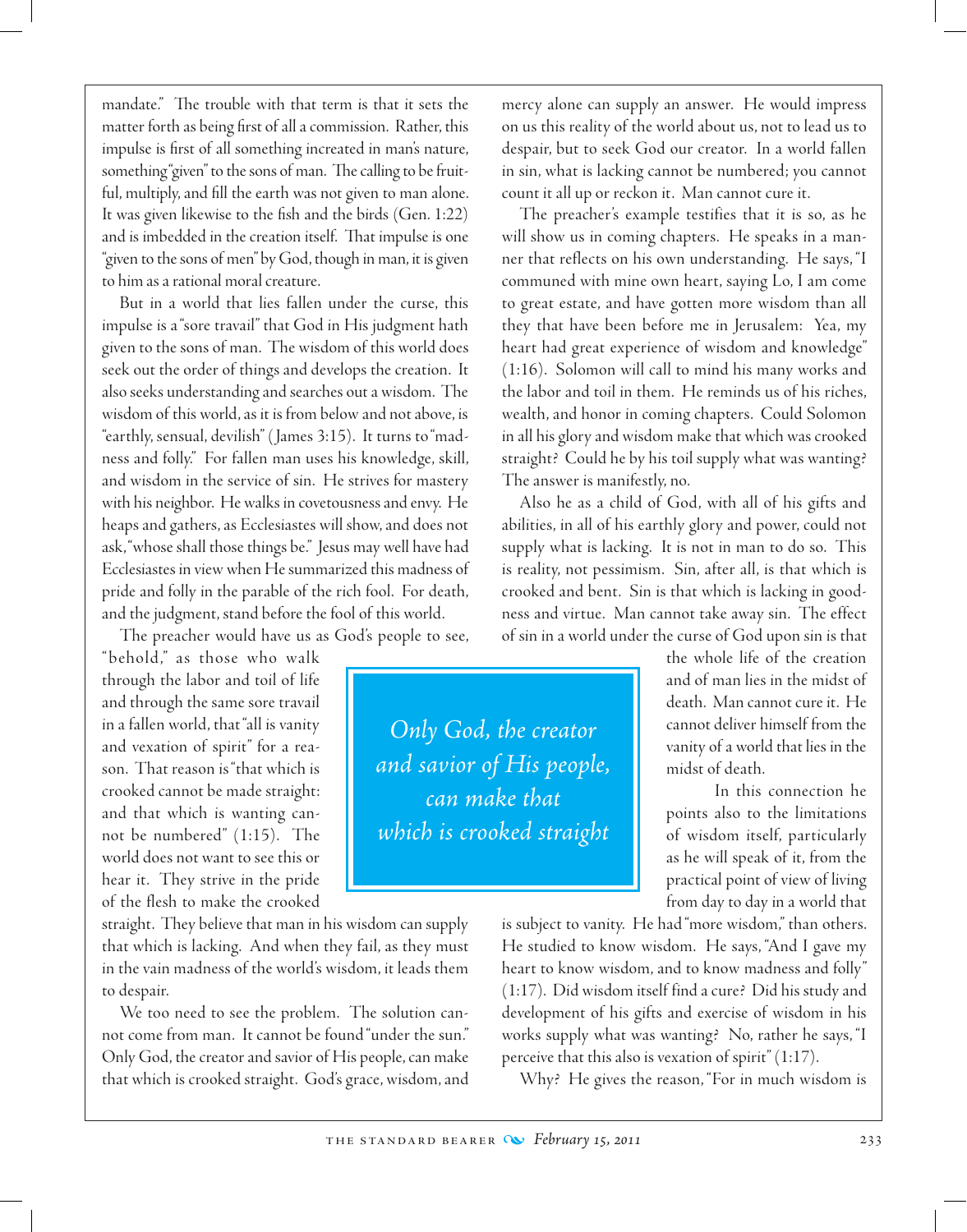much grief: and he that increaseth knowledge increaseth sorrow" (1:18). Understanding the vanity of a world lying in the midst of death causes sorrow. Growing in that understanding in spiritual wisdom and discernment increases sorrow. This is true, and the preacher will show us more fully what he means by this also in coming chapters. This does not mean we should flee from knowledge, for the sorrow of which Solomon speaks

works our spiritual good. It leads to spiritual sobriety in a true assessment of life. It leads us to hold loosely to the things of this world and put them in the proper perspective. It must lead us to the cross also, where the only answer to a world that lies in sin and death can be found. This sorrow is ultimately bound up with turning to the Lord in repentance, that in His grace we might walk daily in the fear of the Lord.  $\infty$ 

## BRING THE BOOKS... **MR. CHARLES TERPSTRA**

*Twilight* series*,* by Stephenie Meyer. New York: Little, Brown. ISBN 0-316-16017-2. Reviewed by Lael Griess.

No doubt many readers have seen or heard of the fantastically popular *Twilight* series. These recent best-sellers, whose basic story line is a love affair between a teenage girl and her vampire boyfriend, have inspired a cultural vampire mania complete with movies, copycat books, television series, and even a new shade of lipstick suggestively called "just-bitten."

Teachers in our Christian schools have reported that these books are popular among our young people as well, and though these books target an adolescent, primarily female audience, perhaps some of our adults have read them as well. Having just finished the saga in its entirety, I have some concerns to share with the people of God regarding these books. These warnings increase in gravity as they progress.

# *Twilight* **promotes a twisted and worldly view of romantic love.**

This warning is obvious before even reading these books. A vampire as the hero and lover of a tale should make godly readers squeamish from the start. However, as the books progress, we learn that the hero, Edward, is a vampire of incredible self-control. In fact, he voluntarily drinks animal blood to avoid taking human life, and he refuses to consummate his physical relationship with the

*Mrs. Griess is a member of Calvary Protestant Reformed Church in Hull, Iowa.*

heroine, Bella, until after they have lawfully wed. This, coupled with the minimal bad language and censored violence, has fooled many Christian readers into believing these are "clean" books.

Don't be duped. The connection between Edward's desire to drink Bella's blood and his love for her is nothing less than pornographic, a mixing of romantic love and violence. The lack of fornication in the books may be commendable if it were not for the fact that Edward and Bella continuously tempt each other to test their physical boundaries. Furthermore, the couple's obsession for each other is pure idolatry, an ugly counterfeit for the sacrificial and lovely biblical love between a godly husband and wife.

#### *Twilight* **idolizes youth.**

American pop culture, with its marketing, products, music, movies, clothing, and books is decidedly youthdriven. The young are worshiped for their beauty, freshness, and strength, while the wisdom of the elderly is scorned. The *Twilight* books tap into this idolatry of all that is youthful. The main characters are all teenagers. In fact, the vampires in the story are frozen in their adolescence for eternity, and the surrogate "parent figures" of Edward's vampire family are merely in their early to mid-twenties. Bella is disconnected from her parents, and the other adults in the books are portrayed as clueless and out-of-touch. At the end of the series, when Bella sacrifices all to be transformed into a vampire herself, she also becomes immortally 18 years old, beautiful, and youthfully radiant.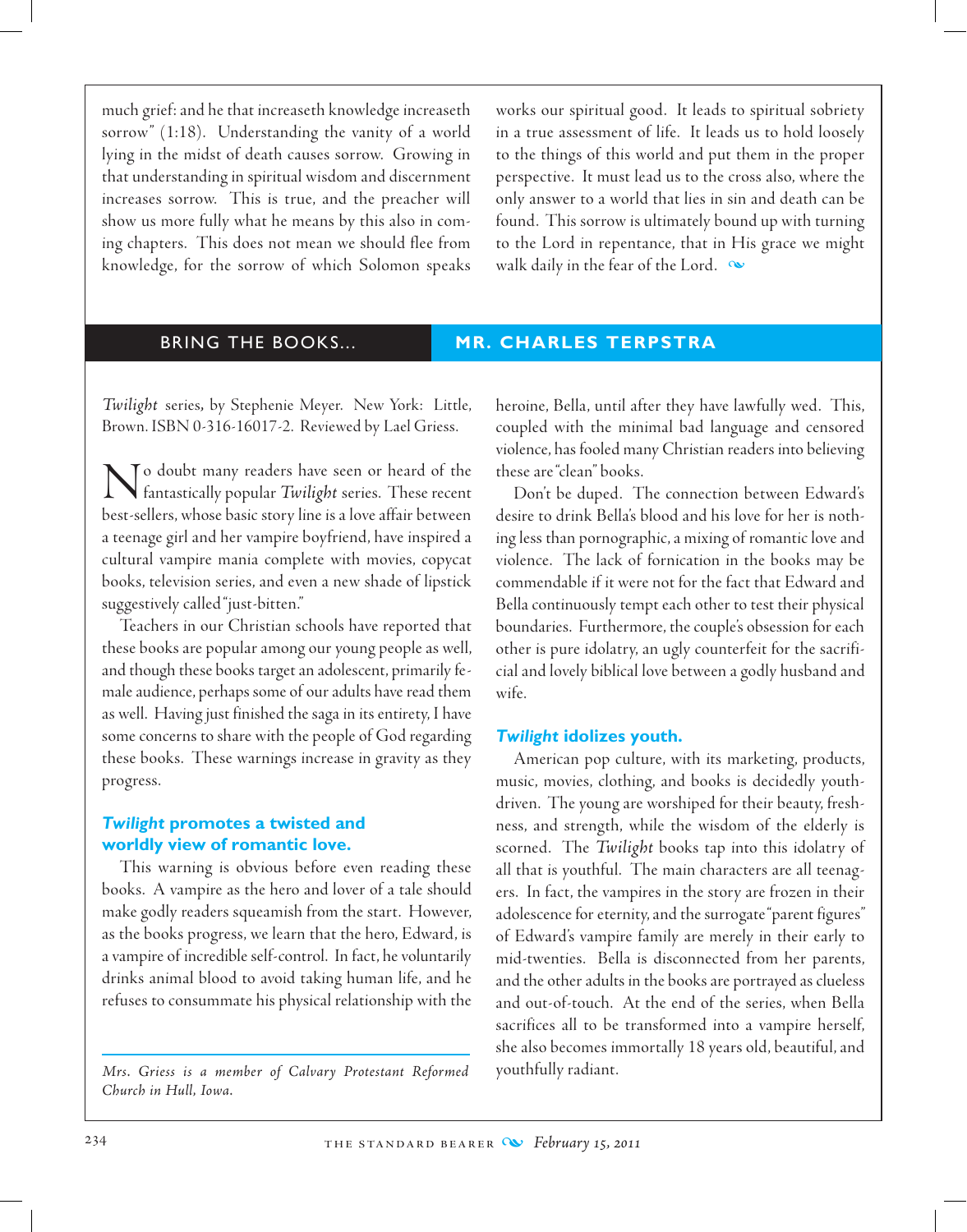# *Twilight* **is poor literature that discourages critical thinking and discernment.**

The *Beacon Lights* recently republished a copy of a speech Rev. Hoeksema gave to young people years ago in which he urged them to use their "thinking caps" ( June 2010, pp. 9-12). His exhortation was for the youth of the church to think deeply, particularly about doctrine. In that connection, he briefly lamented that young people read too many shallow novels. His speech is as pertinent today as it was then. Reading fiction that is deep and that speaks of timeless truths encourages using one's "thinking cap." These types of books foster discussion, encourage critical thinking, and develop skills of discernment, all of which are necessary skills for Bible study, intelligent sermon listening, and discerning the signs of the times.

The *Twilight* series does not encourage the use of the thinking cap. The characters are predictable and twodimensional, the descriptions are often repetitive, the plot is at times sensational, at other times tedious, and the overall message of the books lacks depth or complexity.

In these ways, the *Twilight* books are very similar to many so-called "Christian fiction" novels that are frequently read in Christian circles. One wonders if a steady diet of these popular Christian novels, with their simple characters and love stories, leads to embracing books like the *Twilight* series. Certainly enjoying an occasional simple book is no sin. However, a steady diet of them may dull thinking skills.

# *Twilight* **disguises Mormon theology within the plot.**

Stephenie Meyer, the author of the *Twilight* books, is a professing Mormon educated at Brigham Young University, and her *Twilight* series smacks of her religious affiliation. Mormonism is primarily a religion of works, which explains why the main vampire characters of *Twilight* work so hard to fight their darker desires for human blood, choosing instead to feed on animals. In *Eclipse*, the third book of the series, Edward and his vampire family explain to Bella that they choose this lifestyle because they hope their souls have not been lost, and perhaps they can obtain salvation through their good works.

Mormonism also teaches that those who live the most

exemplary lives will spend eternity in the "third heaven" as gods along with their spouses. Meyer's vampires seem much more like gods than they do vampires. Edward and the rest of the vampires in the books are described with telling language; they are "perfect," "godlike," even "angelic." In addition to their godlike physical beauty, they possess superhuman strength and speed, and some even possess special abilities such as mind-reading, predicting the future, and changing weather patterns. When Bella becomes a vampire as well, she is able to mimic the Mormon dream, spending eternity as a god with her mate.

 Edward and Bella marry while she is yet a human, and on their honeymoon Bella conceives a half-human, halfvampire child. This is reminiscent of the Mormon story of Christ's birth: that Mary conceived, not by the Holy Spirit, but by God engaging in a physical, sexual act with her. Unlike the Christian Savior who is fully human and fully God, the Mormon Jesus is half human and half god. Just like Bella's child, he is a half-breed.

# *Twilight* **exploits the weaknesses and insecurities of adolescent girls.**

The main character of the *Twilight* saga is teenage Bella. She thinks of herself as plain and uninteresting, and indeed she has no interests, hopes, dreams, or ambitions outside of becoming a vampire so that she can be with her boyfriend for eternity. She is awkward and clumsy, and as the new girl in school is uncomfortable and isolated. Her parents divorced when she was an infant, and though she loves them both, her relationship with them is disconnected and distant.

 Enter Edward. He is the handsome heart-throb of the high school. He drives fast, cool cars and hangs out with other teenage vampires who are equally suave and good-looking. More importantly, for no apparent reason, he loves Bella.

The author knows her target audience well, and that is why this is my final and most serious warning. What teenage girl hasn't felt awkward and unattractive? What teenage girl doesn't desire to have the perfect guy admire her just because? What teenage girl hasn't at times felt disconnected and lonely? As Edward and Bella establish themselves as a couple, their world shrinks smaller and smaller until they see only each other. This also strikes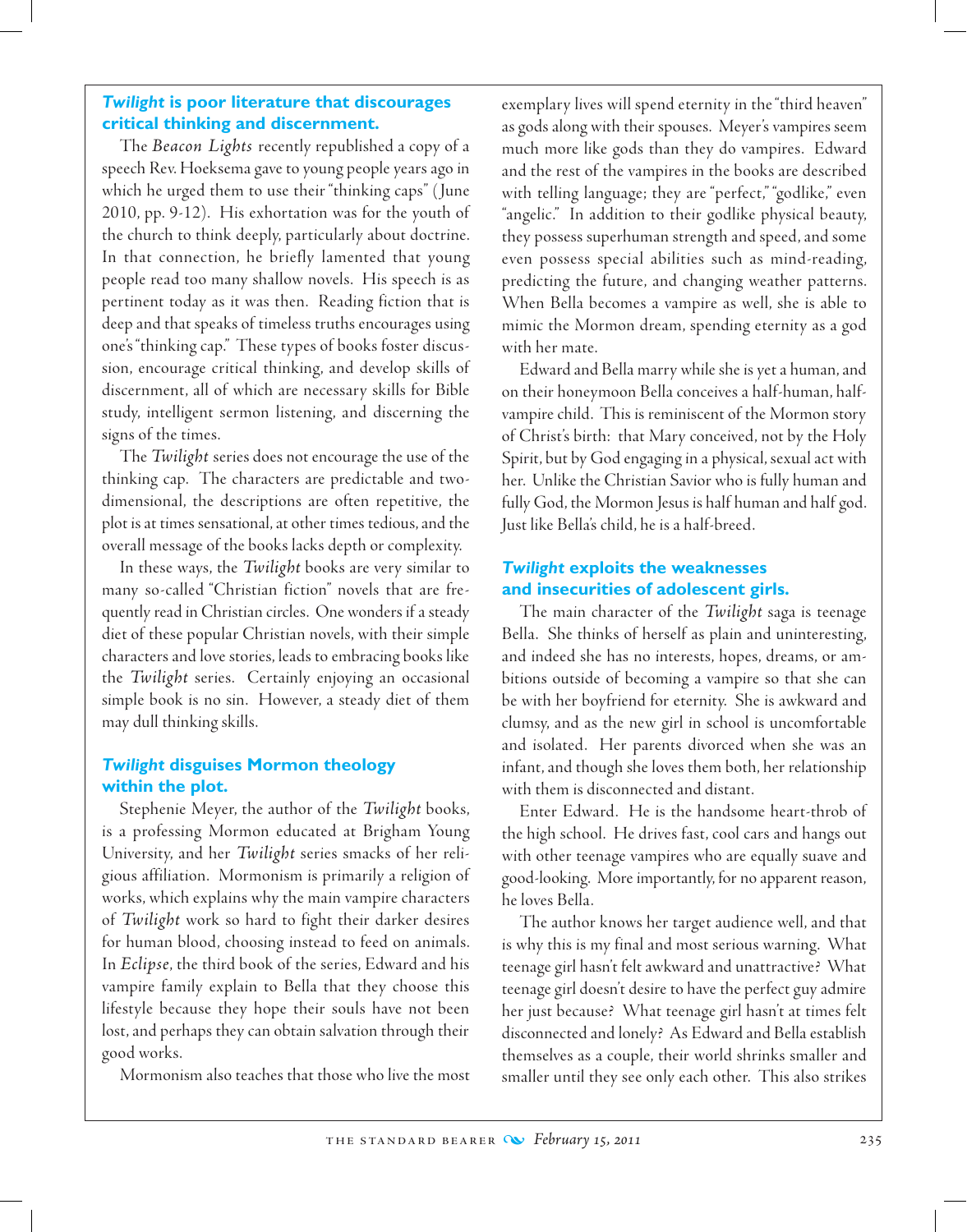a chord with adolescent girls, who are tempted to obsess about boys in general, and more specifically about the possibility of experiencing such an exclusive relationship.

However, our teenage daughters are special not because a cool vampire loves them, but because, by His grace, the all-powerful God of the universe has set His irresistible and everlasting affection upon them. They may be tempted to be enamored of a love story like Edward and Bella's, but in reality they possess a Divine love so much deeper and more beautiful that it makes the love story of the *Twilight* books seem shallow and empty. We pray for our daughters that their emotional security comes not from a boyfriend or the dream of one, but from their communion with the heavenly Father. We also pray for our daughters that, if it be His will, the Lord would provide them godly husbands, not so they can live a narcissistic love story, but so that together they can serve each other, the church, and the Lord.  $\infty$ 

*Written in Stone: The Ten Commandments and Today's Moral Crisis*, by Philip Graham Ryken. Phillipsburg, NJ: P & R Publishing, 2010. 240 pages. \$14.99. Softcover. ISBN 9781596382060. Reviewed by Douglas J. Kuiper.

This book is highly recommended.

Every Christian family should have at least one book that explains the ten commandments and helps us apply them to our daily life. This book does that.

Those desiring to study the ten commandments in Bible study would also do well to use this book. Its questions at the end of each chapter are an aid, not just in studying the book, but in applying the ten commandments to our daily life.

While pastoring the Tenth Street Presbyterian Church in Philadelphia, Philip Ryken preached on the ten commandments; this book is the fruit of that preaching. In two ways, the book makes this plain. First, it is intended to be read by Christians, sinners by nature, as greatly in need of a right understanding of the ten commandments as was Israel of old, and as greatly in need of guidance in applying them as God's people have ever been. This explains the words of the book's subtitle: "and Today's Moral Crisis." Second, the book is not merely about law; it is about the gospel of salvation from sin in Christ. I love the quote from Samuel Bolton that summarizes this point (p. 225):

*Rev. Kuiper is pastor of the Protestant Reformed Church in Randolph, Wisconsin.*

The law sends us to the gospel that we may be justified; and the gospel sends us to the law again to inquire what is our duty as those who are justified…. The law sends us to the gospel for our justification; the gospel sends us to the law to frame our way of life.

Three introductory chapters underscore that the Ten Commandments are binding in our lives today, that they have a threefold use, and how rightly to interpret them. The next ten chapters treat each commandment individually. In each chapter, Ryken explains the commandment; explains why we need the commandment; explains how we transgress the commandment; refers to one historical narrative from Scripture as illustration that God's people are prone to break the law; and brings to our attention that Jesus Christ died for sinners such as we are. The last chapter again underscores that Christ is our Mediator to deliver us from God's wrath.

Ryken's understanding of the place that the law has in our lives, and application of it, is refreshingly sound.

 One critique: in treating the second commandment, he refers to "image worship" as "idolatry." The chapter makes clear that Ryken does properly understand the distinction between the first two commandments, but the terminology is misleading and confusing.

Do not begin reading the book until you desire to see your own besetting sins, and the depth of your sinful nature.

Do not finish reading the book until you rejoice in the mercies of God in taking our sin away, and bringing us into His fellowship, family, and church.  $\infty$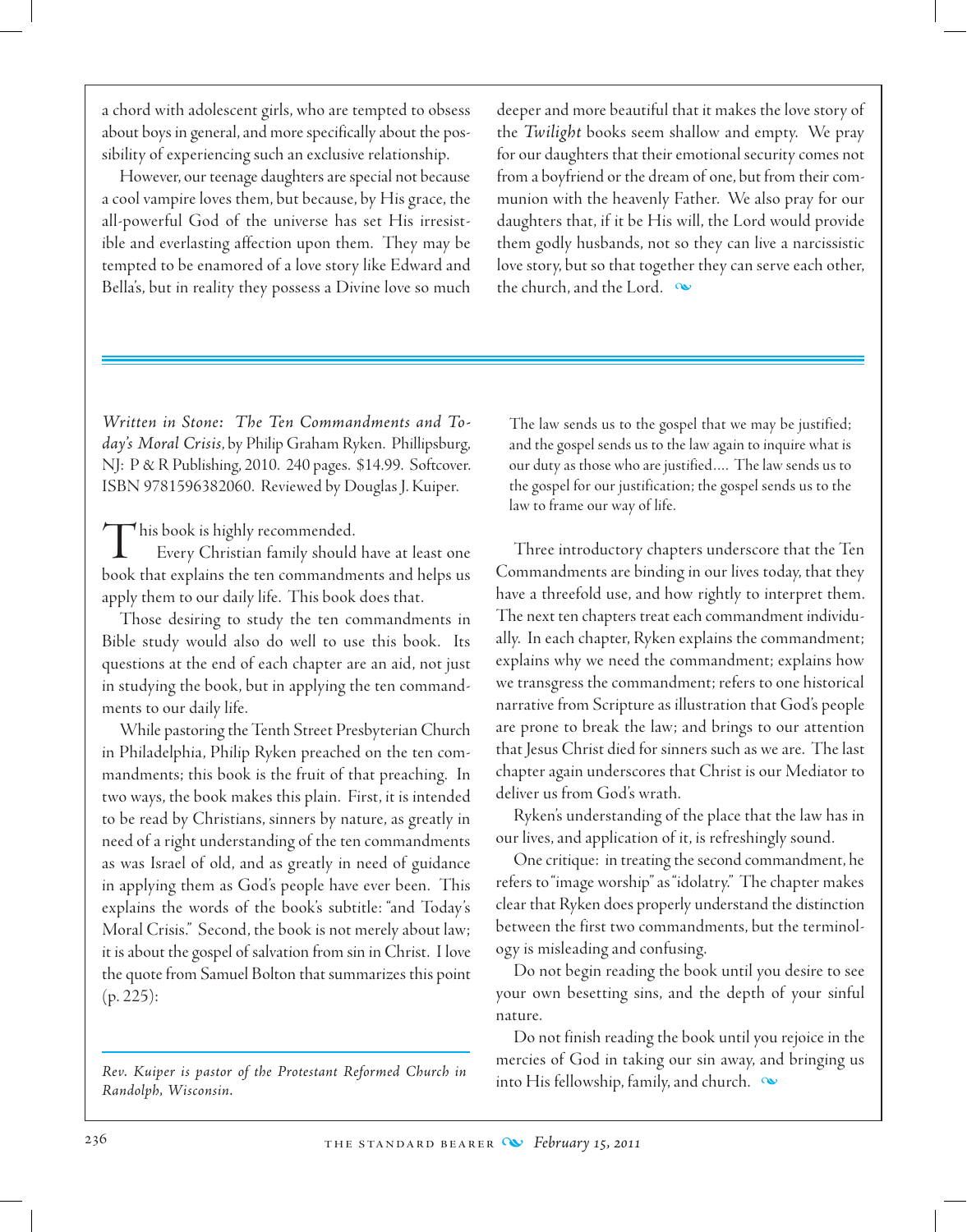## REPORT OF CLASSIS EAST

January 12, 2011 Trinity Protestant Reformed Church

Classis East met in regular session on Wednesday,<br>
January 12, 2011 at the Trinity PRC, Hudsonville, MI. All churches were represented by two delegates. Rev. A. denHartog served as the chair of this session.

The business of classis was routine for a January session. Classis spent most of its time voting. The following were chosen as delegates to Synod 2011: Ministers: *Primi*: G. Eriks, C. Haak, K. Koole, J. Slopsema, R. VanOverloop; *Secundi*: A. denHartog, M. DeVries, W. Langerak, A. Lanning, A. Spriensma. Elders: *Primi*:

Tom DeVries (Hope), Gary Kaptein, Dave Ondersma, Ted Pipe, John VanBaren (Hope); *Secundi*: Gary Boverhof, Jon Engelsma, H. Jay Kuiper, Ed Ophoff, Jr., Ken Vink.

In other elections: Rev. R. VanOverloop was elected to a three-year term as a *primus* delegate *ad examina*; Rev. C. Haak was elected to a one-year term as a *primus*  delegate *ad examina*; Rev. A. denHartog was chosen to serve a three-year term as a *secundus* delegate *ad examina*. Rev. A. Lanning was chosen to serve a threeyear term on the Classical Committee. Revs. K. Koole and R. VanOverloop were elected to serve as church visitors, with Revs. A. denHartog and C. Haak as alternate church visitors. J. Huisken was appointed to serve another three-year term as Stated Clerk; Rev. M. DeVries was elected to a three-year term as the Assistant Stated Clerk.

Classical appointments were given to Cornerstone, Trinity, and Wingham. Subsidy requests were approved for Cornerstone (\$53,782 with a pastor, no subsidy without a pastor), Kalamazoo (\$33,000), and Wingham (\$38,000 with a pastor, \$10,000 without a pastor).

The expenses of classis amounted to \$185.57. Classis will meet next on May 11, 2011 at the Southwest PRC.

> Respectfully submitted, Jon J. Huisken, Stated Clerk  $\infty$

# NEWS FROM OUR CHURCHES **MR. BENJAMIN WIGGER**

### **Mission Activities**

The delegation of Gerald Brummel, representing our churches' Foreign Mission Committee, and Alan De Boer, representing the calling church, the Doon, IA PRC, arrived in the Philippines in mid-January for their annual visit with missionary pastors Rev. D. Kleyn and Rev. R. Smit and their families. This visit is part of the ongoing work of our churches in the oversight of the

*Mr. Wigger is a member of the Protestant Reformed Church of Hudsonville, Michigan.*

missionaries and the mission field. In the time spent there the men were busy conducting family visitation with the missionary families, observing and discussing the work of the missionaries, and meeting the saints in this field.

They were scheduled to arrive late Wednesday evening, January 12, but were unable to set their feet on Philippine soil until early Friday morning (around 1:00 a.m.). Ice on their plane in Sioux Falls resulted in a missed flight out of Minneapolis, so they were rerouted to Detroit, spending the night there. Then they were rerouted again. Finally after more than 48 hours of travel, they arrived safely in the Philippines, glad to be there and thankful for the warm temperatures and warm hospitality extended to them. From Sharon Kleyn's blog, available through d.kleyn@prca.org, we learn that the one thing that could not keep up with all their rerouting was their luggage. It eventually turned up at the Kleyns 24 hours later, at 12:30 Saturday morning.

On their first Sunday in the Philippines, the delegation planned to accompany the Kleyns as they together worshiped in the morning at the First Reformed Church of Balacan. In the afternoon they hoped to attend the second worship service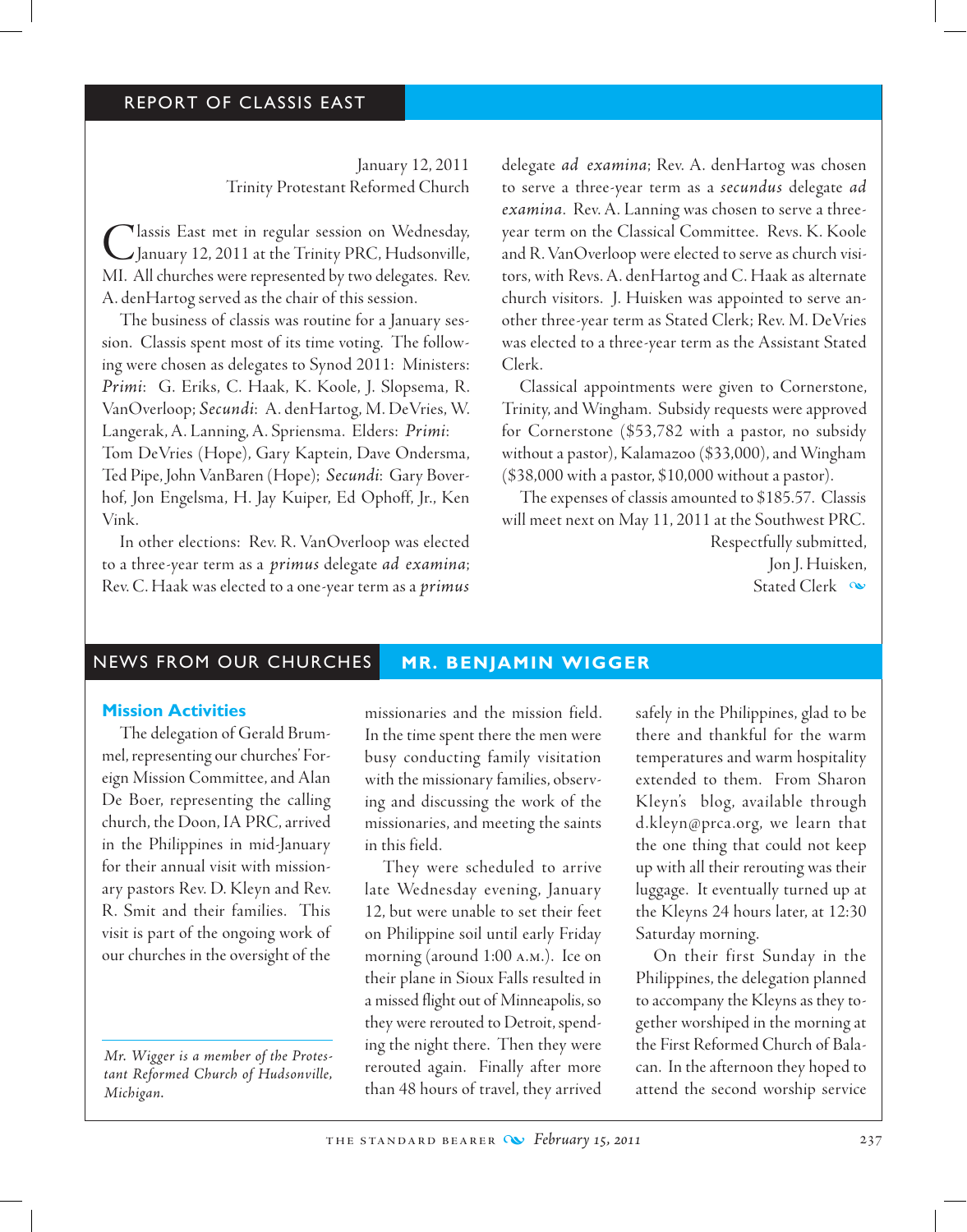of the Berean PRC in Quezon City, Manila.

# **Sister-Church Activities**

The Committee for Contact with Other Churches sent its annual delegation to our sister church in Northern Ireland, the Covenant PRC in Ballymena, in January. Rev. Doug Kuiper, from the Randolph, WI PRC, and Mr. Jim Holstege, member of our denominational Contact Committee, made this year's visit. Their plans included conducting the requested annual church visitation with the Session of Covenant PRC. Rev. Kuiper also preached at Covenant twice on January 9 and gave a lecture midweek on the subject, "Grieve Not the Spirit: Sins Against the Holy Spirit." After a congregation dinner on Friday evening, the delegation accompanied Rev. M. McGeown back to Limerick in the Republic of Ireland, where Rev. Kuiper preached twice on Sunday, January 16, for the Limerick Reformed Fellowship, and gave a lecture the next day on: "What Does It Mean To Be a Christian?" before returning home on Tuesday, January 18.

# **Denomination Activities**

Eleven of the professors and student body of our PR Theological School attended a conference at Westminster Seminary in Escondido, CA the second week of January. Plans for that trip included also spending a weekend with the congregation of the Hope PRC in Redlands, CA. Seminarians Jon Mahtani and Nathan Decker brought a word of edification on

Sunday, and Professors Dykstra and Gritters presented the pictures of their trip to South Africa and Namibia after the evening worship service. In connection with that visit, Hope also organized a Bean Bag Toss tournament, and then served dinner, that Saturday afternoon, as a way for their congregation to enjoy fellowship with the seminarians and professors.

# **Congregation Activities**

The Hope congregation in Redlands was not the only congregation that recently enjoyed the presentation of the trip made to South Africa and Namibia last summer by Professors Dykstra and Gritters. It appears that Prof. Dykstra made a slight detour on the way home to Michigan from California to the Loveland, CO PRC, where he, on behalf of our Contact Committee, gave a presentation on Monday evening, January 17. There was a collection taken for the Contact Committee to help offset the costs of Prof. Dykstra's travel expenses for that presentation.

The Covenant of Grace PRC in Spokane, WA received the good news that ACN radio had graciously given them an extra two hours of broadcast time (4 half-hour slots) on Sunday evenings at 6 p.m. in January. The radio station planned to rerun the introductory interviews that Revs. Bruinsma and Kleyn recorded in September. Covenant's new broadcasts on the entire ACN network have brought some immediate responses, with phone calls from Spokane Valley, Yakima, and Pasco, requesting materials and sermons.

The Council of the Calvary PRC in Hull, IA informed their congrega-

tion that the completed engineered drawings for their church building have been received, and that their New Property Committee is now soliciting bids for the church building. That information will be brought to the Council for review when it is completed, and then, we assume, on to the congregation for their review as well.

The Council of the Hudsonville, MI PRC invited all of the members of their congregation to a meeting on January 20 to provide information about the proposed expansion of their church building. Hudsonville's young people invited the congregation to stay after the meeting for a dish of ice cream with toppings, as a fundraiser for their 2011 convention expenses.

The Consistory of the Grace PRC in Standale, MI decided to start "Pre-service Singspirations" prior to their evening services on the first Sunday of each month. This was seen as a means to encourage the communion of saints and an aid to preparation for the worship service.

The Consistory of Grace also responded positively to a request from the seminary to take responsibility for the internship of Seminarian Vernon Ibe for six months beginning July 1.

# **Minister Activities**

Rev. G. Eriks declined the call from the Trinity PRC in Hudsonville, MI.

The Cornerstone PRC in Dyer, IN extended a call to Rev. R. Van Overloop to serve as their next pastor.  $\infty$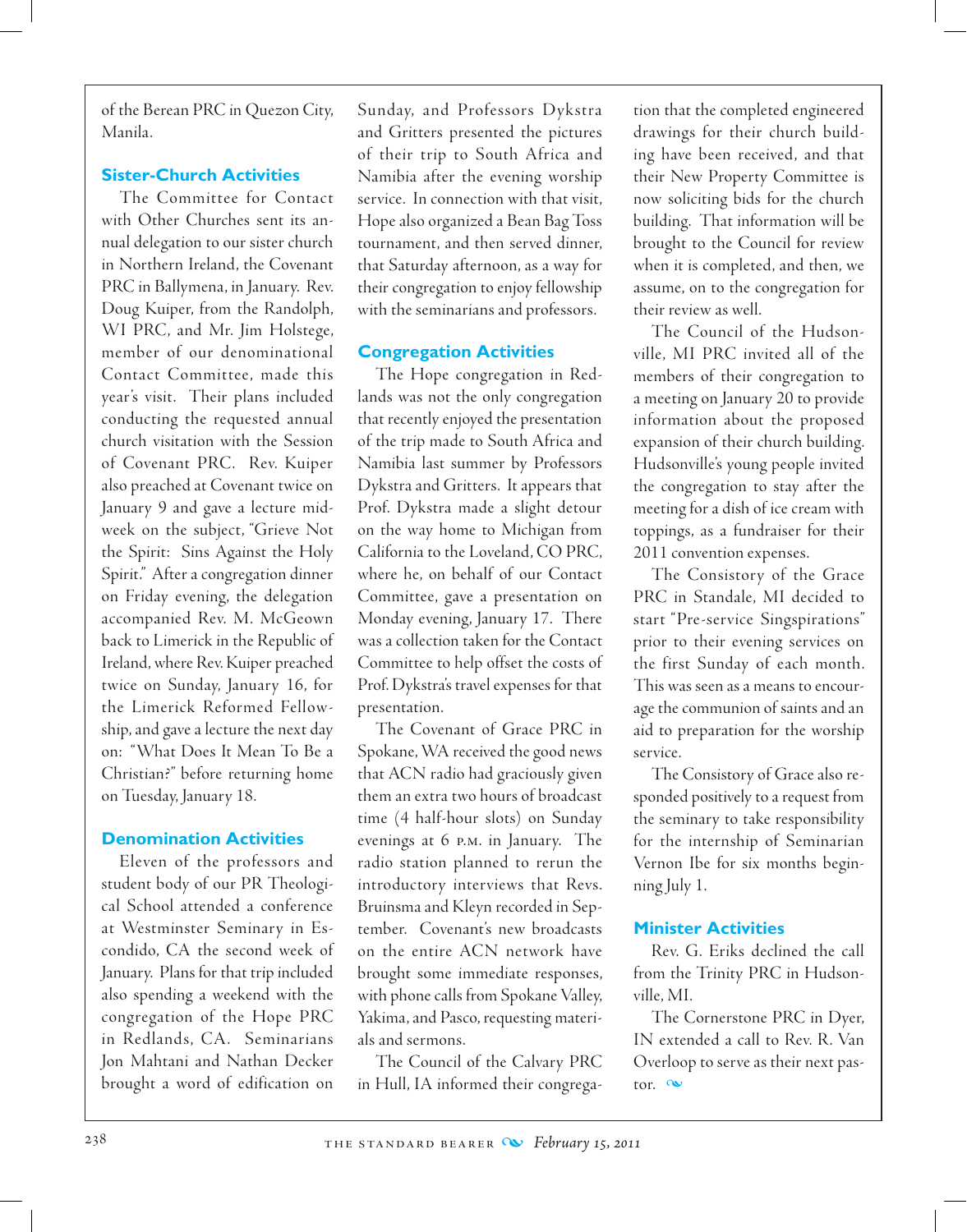### ANNOUNCEMENTS

#### **Wedding Anniversary**

The Lord willing, on February 24, 2010 our parents, grandparents and great-grandparents,

#### **JOHN and MYRA KAMPS,**

will celebrate 50 years of marriage. We are thankful to God for His care of them and pray for God's continued blessing on them. "This I recall to my mind, therefore have I hope. It is of the Lord's mercies that we are not consumed, because his compassions fail not. They are new every morning: great is thy faithfulness. The Lord is my portion, saith my soul; therefore will I have hope in him" (Lamentations 3:21-24).

**<sup>#</sup>** Thomas and (Laurie Buiter/Kamps, in glory) Nancy Buiter

> Thomas Derrick and Heather Buiter Dalton, Lance

Miranda, Lorelie, Kyle

**& Luanne Kamps (in glory)** 

- **& Les and Beverly Kamps** Roxanne, Lee
- **<sup>#</sup>** Michael Kamps (in glory)
- **Matthew Kamps (in glory)**

Hudsonville, Michigan

#### **Notice**

**n** Complete your *Standard Bearer* bound volume set today! The RFPA has a surplus of the following bound volumes:

**71 72 76 77 79 80 81 82 83 85**

Each of these volumes is available for \$20. Please contact the RFPA office at (616)457-5970 or mail@rfpa.org to place your order.

#### **Notice**

 $\blacksquare$  In keeping with vows made at baptism, the Loveland Protestant Reformed Christian School Society plans to begin providing Protestant Reformed high school eduction for their students, in the 2011-2012 academic year. For a small community of supporters, this is a costly endeavor, involving, as it does, expansion of facilities and of teaching staff. 'Outside' support will therefore be much appreciated. Interested parties who would like further information about the project, and about how to contribute to it, are invited to contact Craig Poortinga at craigtiffanyp@hotmail. com or (970) 593-1658. Heartfelt thanks for your generosity!

#### **Resolution of Sympathy**

**n** The Council and congregation of Peace PRC express their heartfelt Christian sympathy to Don and Mary Terpstra, Daniel and Mary Jo Terpstra, and Greg and Elizabeth Bruinsma and their families in the death of their dear son, brother, nephew and uncle,

#### **Benjamin Terpstra.**

May they be comforted in these words from Isaiah 43:1b: "Fear not: for I have redeemed thee, I have called thee by thy name; thou art mine."

> Rev. Clayton Spronk, President William De Jong, Clerk

#### **Teacher Needed**

**n** The Protestant Reformed Christian School of Dyer, IN is accepting applications for lower grade teaching positions for the 2011/2012 school year. Interested applicants can send a letter of inquiry and resumé to the school. If you have questions regarding the positions, contact Ryan Van Overloop at 219-558-2660 (school) or 219-374-6547 (home).

#### **Wedding Anniversary**

**No With thanks to God, our parents, and** grandparents,

#### **CHARLES and BETTY VAN MEETEREN,**

celebrated their 55th wedding anniversary on February 3, 2011. We thank our sovereign Lord, who has worked through our parents to bring us up to fear Him in all our lives. The love shown to us in their godly rearing of us was and continues to be a constant reminder to us of God's faithfulness to keep His covenant with His people. May God's faithfulness continue to be their strength and comfort as they continue their earthly pilgrimage together. "Mark ye well her bulwarks, consider her palaces; that ye may tell it to the generation following. For this God is our God for ever and ever: he will be our guide even unto death" (Psalm 48:13, 14) Charles and Beth Van Meeteren

- 
- **& Randy and Nancy Hendriks**
- **EXALUATE:** Donald and Shelly De Vries
- **& Gary and Mary Gaastra**
- **Steven and Beth Potjer** 
	- 19 grandchildren (1 granddaughter in glory)
		- 8 great grandchildren

Redlands, California

#### **Resolution of Sympathy**

**n** The Council and congregation of the Hope PRC in Redlands express their Christian sympathy to Mrs. Janice Feenstra, Mr. Chris Feenstra, Mr. and Mrs. Glenn Feenstra, Mr. and Mrs. Marlin Feenstra, Mr. and Mrs. Wayne Buiter and their families in the loss of a dear husband, father, and grandfather, and to Mr. Bill Feenstra, Mr. and Mrs. Everett Van Voorthuysen, Mr. and Mrs. John Feenstra and their families in the loss of a dear brother and beloved uncle,

#### **MR. DONALD FEENSTRA,**

whom the Lord brought home to be with Him on January 4, 2011. May their comfort and confidence be found in Scripture, including in these words, "For I know that my redeemer liveth, and that he shall stand at the latter day upon the earth: And though after my skin worms destroy this body, yet in my flesh shall I see God" (Job 19:25, 26).

Rev. Martin VanderWal, President Peter Smit, Clerk

#### **Resolution of Sympathy**

**n** The Council and congregation of Calvary PRC wish to extend their sincere Christian sympathy to Henry and Jane Hoksbergen, following the passing of Jane's brother,

#### **TOM VAN MAANEN.**

May they find comfort in God's Word in Psalm 23:4, "Yea, though I walk through the valley of the shadow of death, I will fear no evil: for thou art with me; thy rod and thy staff they comfort me."

> Pastor Cory Griess, President George Hoekstra, Ass't. Clerk

#### **Resolution of Sympathy**

**n** The Mary Martha Society of Hope PRC in Redlands expresses its deepest sympathy to fellow members Janice Feenstra, Michelle Buiter, Beth Feenstra, and Sarah Feenstra and their families in the loss of their dear husband, father, and father-in-law,

#### **DONALD FEENSTRA.**

May the family be comforted by these words found in Psalm 17:15: "As for me, I will behold thy face in righteousness: I shall be satisfied, when I awake, with thy likeness."

Rev. Martin VanderWal, President Janine Meelker, Secretary